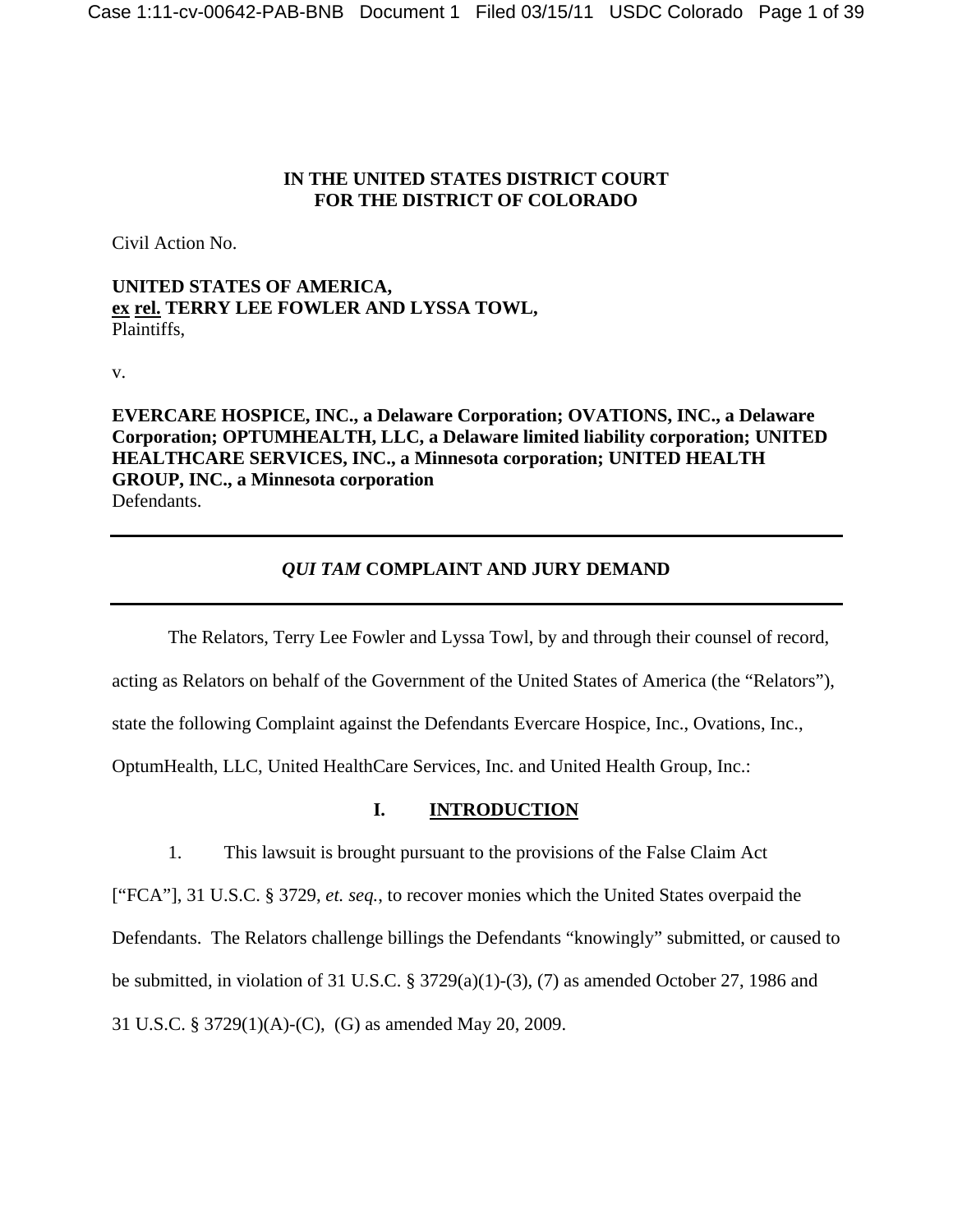2. This *qui tam* suit concerns billings submitted, or caused to be submitted, by the defendants to Medicare for hospice services provided by the Defendant Evercare Hospice, Inc. ("Evercare") to patients who were knowingly ineligible for Medicare hospice benefits, as well as the defendants' failure to report past payments by Medicare with respect to the provision of hospice services to ineligible patients and to reimburse Medicare for these overpayments.

3. The principal events at issue transpired in the time period of January of 2006 to the present and are ongoing.

#### **II. PARTIES**

4. Relator Terry Lee Fowler ("Fowler") is a resident of Denver, Colorado.

5. Relator Lyssa Towl ("Towl") is a resident of Golden, Colorado.

6. Evercare is a Delaware corporation that maintains its principal place of business at UnitedHealth Group Center, 9900 Bren Road East, Minnetonka, MN 55343. Evercare maintains an office in Colorado located at  $6455$  S. Yosemite Street,  $6<sup>th</sup>$  Floor, Englewood, CO ("the Denver office"), at which local and national employees, including its senior Vice-President, Tricia Ford ("Ford"), the national Director of Quality, Terry Zelenak ("Zelenak"), and the national Quality Manager, Fowler, are located.

7. Evercare is a Medicare licensed provider of hospice benefits. It operates in eleven states: Alabama, Arizona, California, Colorado, Georgia, Maryland, Massachusetts, Missouri, Ohio, Texas and Virginia.

8. Evercare does not own or manage any facilities that provide hospice care, such as a skilled nursing facility. Rather, Evercare contracts with various skilled nursing facilities, assisted living facilities, hospitals, cancer centers, etc. to provide its hospice services.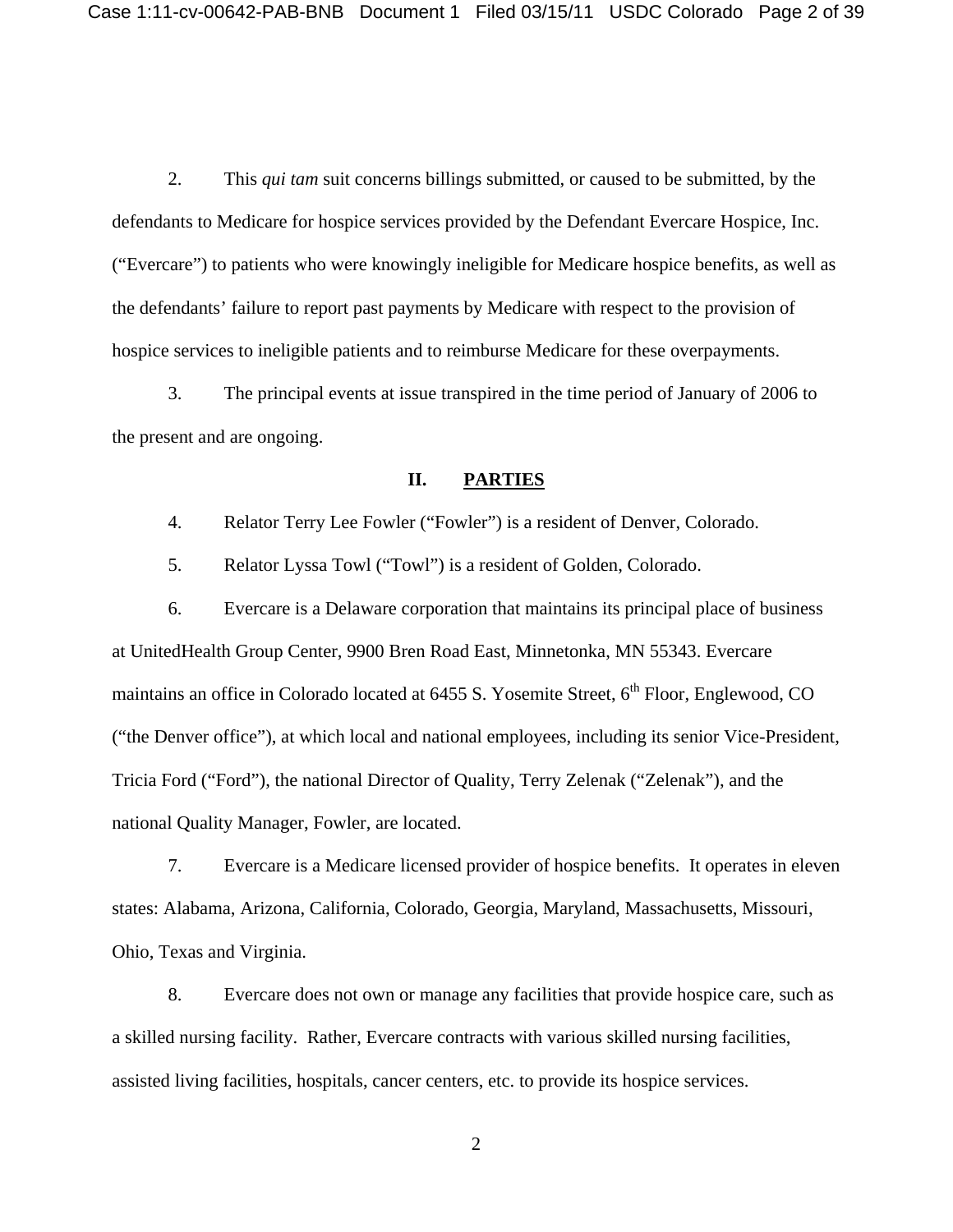9. Such hospice services have also been provided, and are being provided by Evercare in a patient's home.

10. To administer and coordinate it provision of hospice service in these eleven states, Evercare operates sixteen administrative facilities or offices ("offices") located in or near Birmingham, AL, Phoenix, AZ, Tucson, AZ, Concord, CA, Colorado Springs, CO, Denver, CO, Atlanta, GA, Macon, GA, Baltimore, MD, Boston, MA, St. Louis, MO, Cincinnati, OH, Dayton, OH, Houston, TX, Northern VA, and Reston, VA.

11. Evercare is also in the process of opening two new offices in Santa Anna, CA and Schaumburg, Illinois.

12. Fowler, who has been licensed as a R.N. since 1977, has been employed by Evercare at its Denver office since December of 2008 in the dual capacity of Hospice Quality Manager and as the Hospice Regional Performance Improvement Coordinator.

13. As the Hospice Quality Manager, Fowler has administered the quality measures developed by the Senior Leadership, including the Director of Quality, Zelenak, to whom Fowler reports. The Quality Manager collects and organizes data at the site and national level and works collaboratively with the National Medical Director and Director of Quality Assurance to design and generate useful reports. The primary qualifications for the job are an unrestricted R.N. license in the state of residence and a four year degree with clinical experience preferred.

14. Fowler's position as Regional Performance Improvement Coordinator ("RPIC") is identified as one of the job duties of the Hospice Quality Manager. The job description for the RPIC states that the RPIC "is a professional, registered nurse who works regionally to assist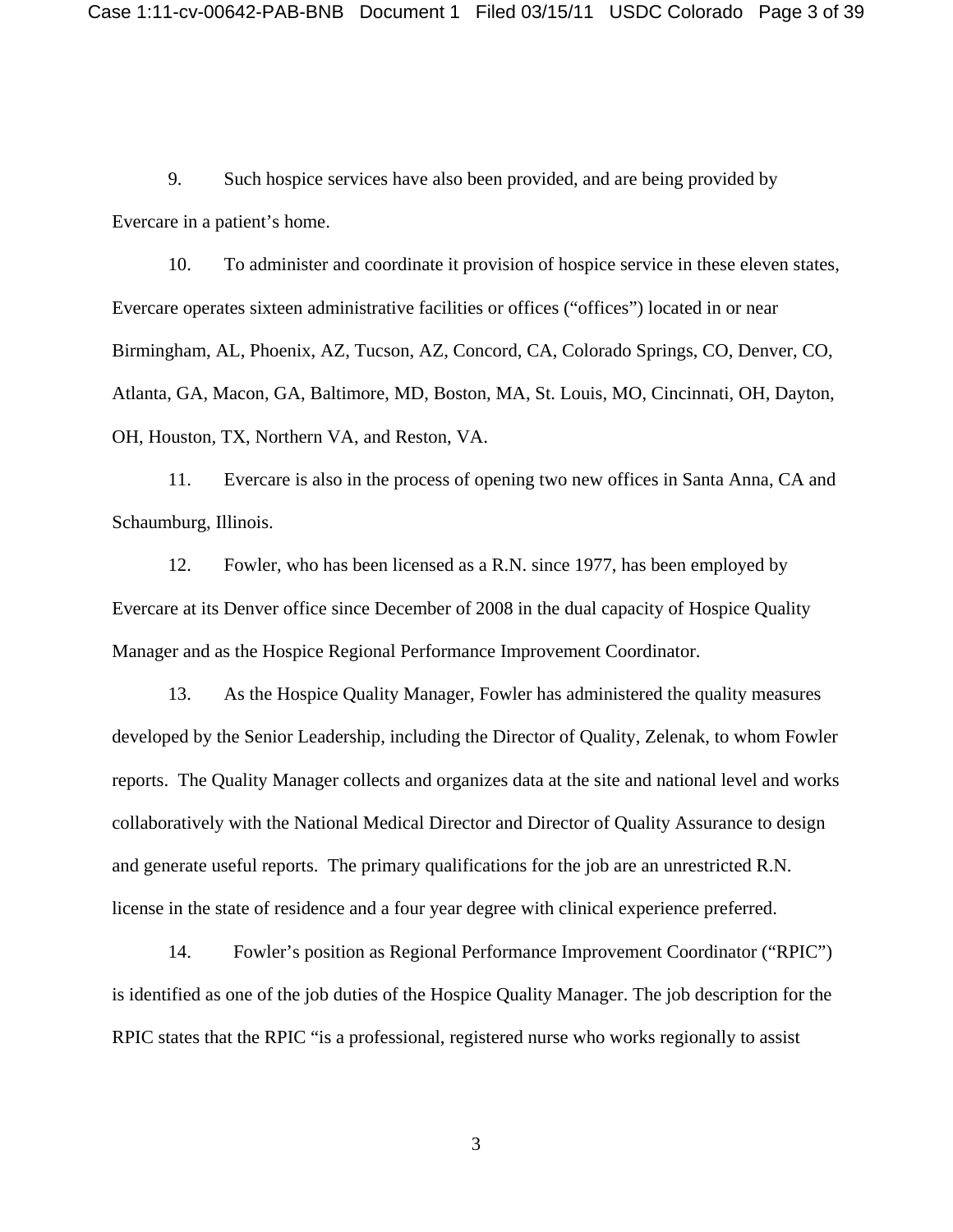Executive Directors, Clinical Service Directors and Quality Assurance Director in implementing the QAPI Plan and activities for the organization."

15. Towl, who holds joint Masters degrees in Business Administration and Health Administration from the University of Colorado, had been employed by Evercare since November of 2009 in its Denver office as the Executive Director ("ED") with respect to Evercare's provision of hospice services to patients in the Denver metropolitan area and sites north of Denver, within Colorado.

16. The Hospice Executive Director is responsible and accountable for all activities and departments in the delivery of hospice services including budgeting, accounting, data collection, record maintenance and employee practices. In addition, the Executive Director ensures compliance with Federal and State regulations as well as other accrediting bodies. In her capacity as ED, Towl regularly evaluated the status and eligibility of Evercare's Colorado hospice patients and also was keenly aware of the billing status of each hospice patient. Towl was improvidently terminated from her employment with Evercare on January 5, 2011.

17. The Defendant Ovations, Inc. ("Ovations") was at all times material hereto, up to approximately December 31, 2010, the sole shareholder of Evercare. Ovations is a Delaware corporation that maintains its principal place of business at 9701 Data Park Drive, Minnetonka, MN, 55343. At all times material hereto, Ovations dominated and controlled Evercare. For example, Ovations employed Jeff Maloney who was the direct supervisor of Ford and effective CEO of Evercare. Other Ovations employees provided supervision, direction, governance and control over Evercare officers, employees and agents. Ovations also actively participated in and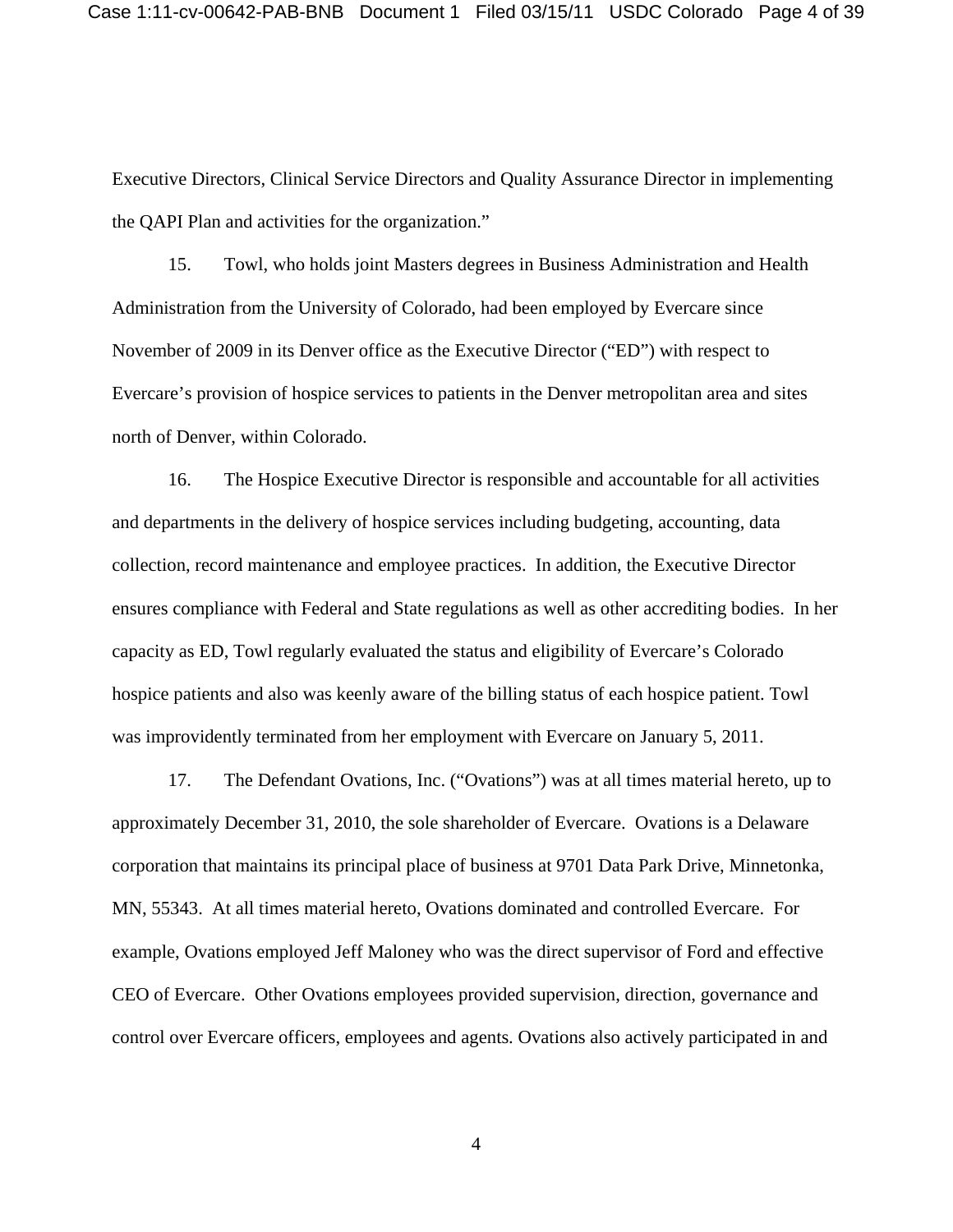directed the activities of Evercare with respect to the acts and omissions that form the basis of this action.

18. On or about January 1, 2011 the ownership and control of Evercare was transferred from Ovations to OptumHealth, LLC ("Optum"), a Delaware limited liability corporation that maintains its principal place of business at 100 S.  $5<sup>th</sup>$  Street, #1075, Minneapolis, MN 55402. The transfer from Ovations to Optum represents a substantial continuity of Ovations' business operation with respect to Evercare, including the domination and control of Evercare as well as the participation and direction of the activities of Evercare with respect to the acts and omissions that form the basis of this action. For example, Jeff Maloney, who effectively is the CEO of Evercare, was transferred from Ovations to Optum as of January 1, 2011 and other former Ovations officers, employees and agents who supervise, direct, govern and control Evercare's actions were also transferred to Optum.

19. The Defendant United HealthCare Services, Inc. ("UHCSI") is the sole shareholder of both Ovations and Optum. At all times material hereto, UHCSI has dominated and controlled the actions of Ovations and Optum and their subsidiaries. UHCSI is a Minnesota corporation that maintains its principal place of business at 9900 Bren Road East, Minnetonka, MN 55343

20. The Defendant United Health Group, Inc. ("UHGI") is the sole shareholder of UHCSI and at all times material hereto has dominated and controlled the actions of UHCSI and its subsidiaries. UHGI is a Minnesota corporation that maintains its principal place of business at 100 S.  $5<sup>th</sup>$  Street, #1075, Minneapolis, MN 55402.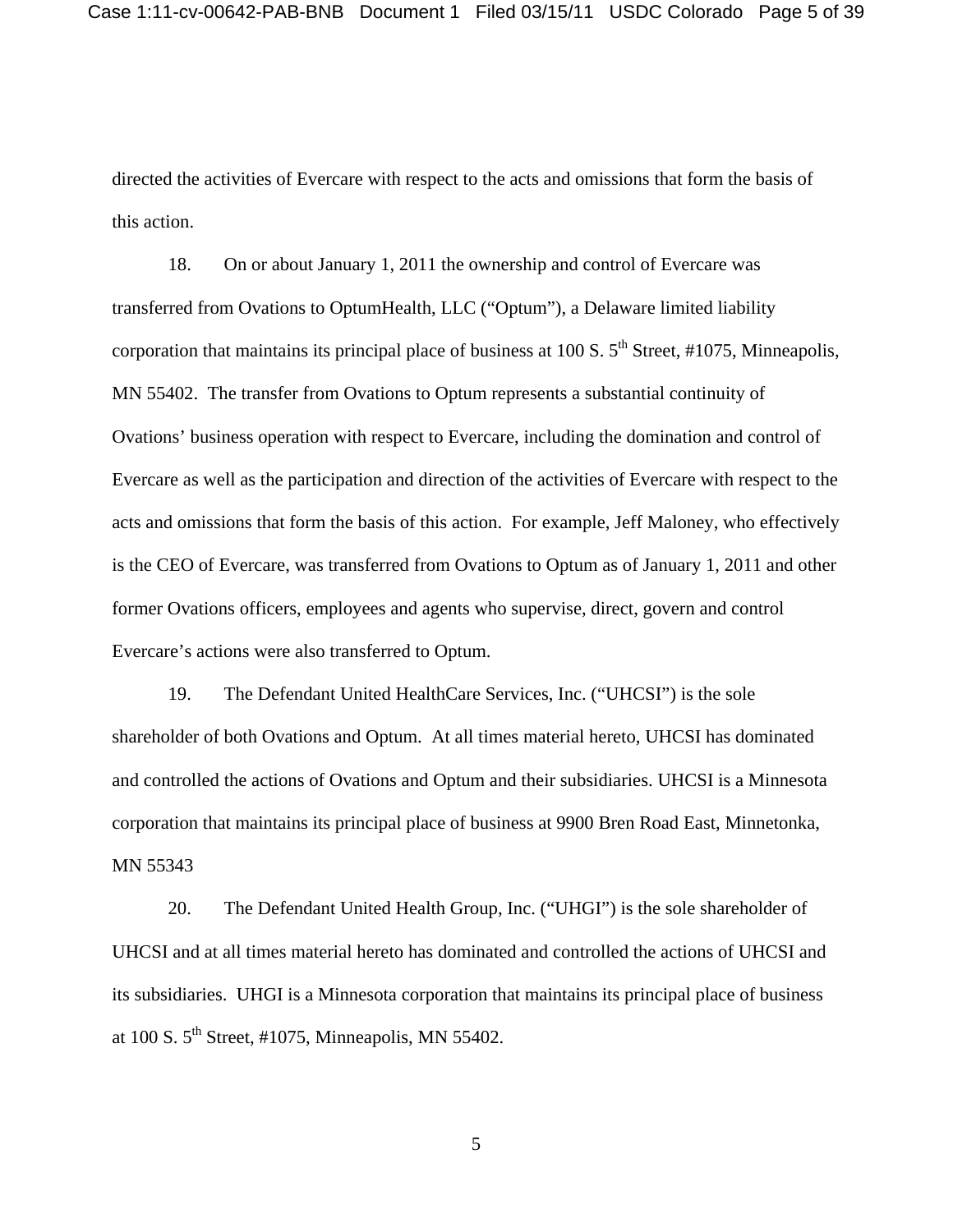21. In addition, at all times material hereto, Evercare, Ovations, Optum and UHCSI have been the alter egos of their parent corporations. As such, these parent corporations are fully responsible for the conduct of their subsidiaries, as well as all injuries and damages caused by their subsidiaries, and all penalties, awards and judgments entered against the subsidiaries.

22. In addition, the parent corporations of Evercare, Ovations, Optum and UHCSI have been unjustly enriched by the acts and omissions of their subsidiaries and have maintained possession, custody or control of certain property or money which was unjustly obtained from the United States Government and should have been reimbursed to the United States Government.

### **III. JURISDICTION AND VENUE**

23. This action is brought on behalf of the United States Government under 31 U.S.C. § 3729, *et seq*., commonly known as the False Claims Act ("FCA"). The Relators bring this action under 31 U.S.C. § 3730(b) to recover for "false claims" which the defendants knowingly presented or caused to be presented to the Government and/or concealed or caused to be concealed from the Government in violation of 31 U.S.C.  $\S$  3729(a)(1)-(3), (7) as amended October 27, 1986 and 31 U.S.C. § 3729(1)(A)-(C), (G) as amended May 20, 2009. This Court has jurisdiction over such claims pursuant to 28 U.S.C. § 1331 and 31 U.S.C. § 3730(b).

24. *In personem* jurisdiction is appropriate in this District because the FCA provides for nationwide service of process. 31 U.S.C. § 3732(a). In such circumstances, the relevant inquiry is whether a given defendant has sufficient contacts with the United States as a whole. *Appl. To Enforce Admin. Subp. of S.E.C. v. Knowles*, 87 F.3d 413, 417-419 (10<sup>th</sup> Cir. 1996).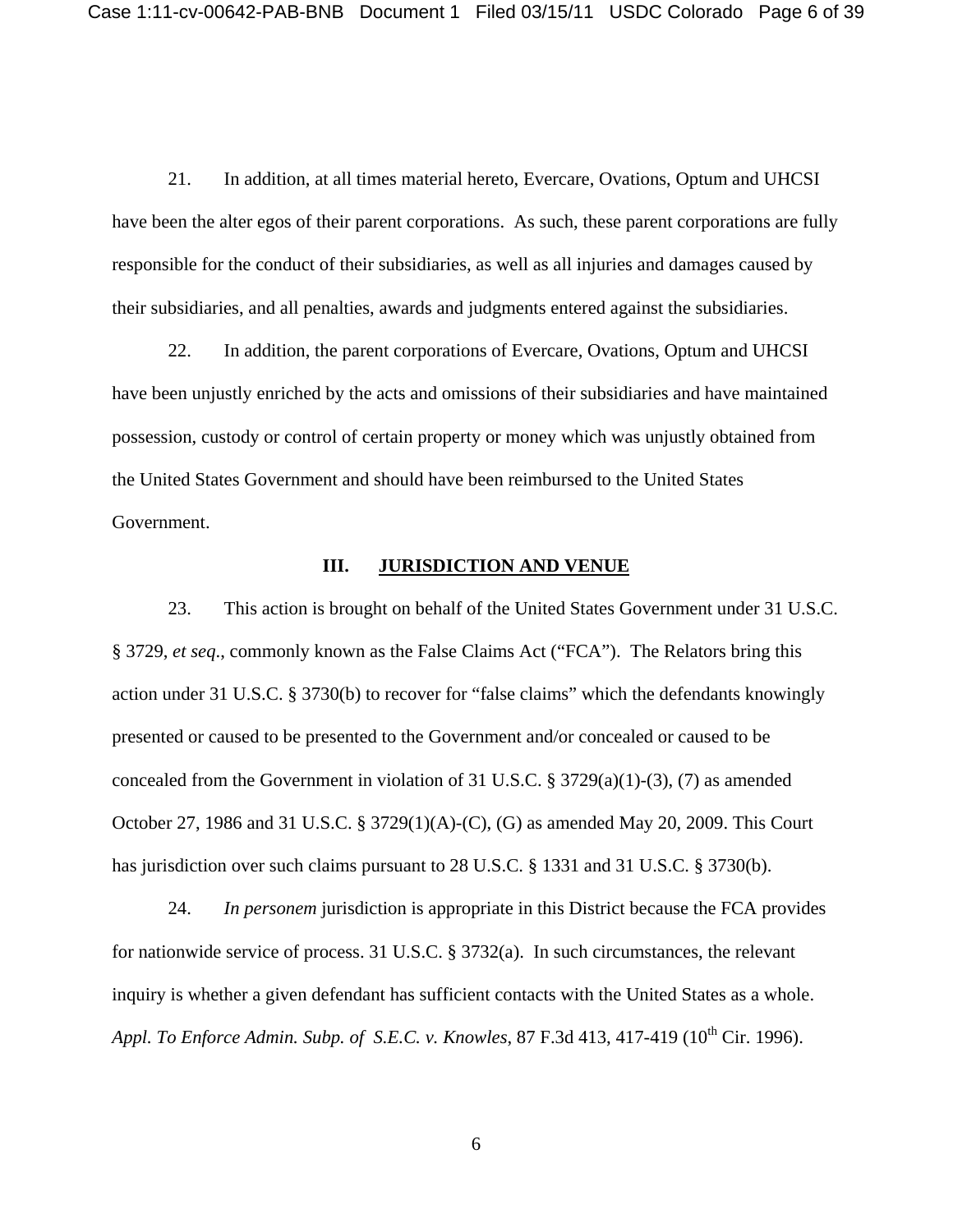The Defendants have a significant commercial presence in Colorado and have abundant national contacts.

25. Venue is proper in this District pursuant to 31 U.S.C. § 3732(a) because the defendants can be found or transact business in this District and/or because one or more of the acts proscribed by the False Claims Act occurred within this District.

#### **IV. THE FEDERAL HEALTH CARE PROGRAMS**

#### **A. Medicare Part A:**

26. In 1965, Congress enacted Title XVIII of the Social Security Act, known as the Medicare program, to pay for the costs of certain healthcare services and items. 42 U.S.C. § 1395, *et. seq*. The Department of Health and Human Services ("HHS") is responsible for the administration and supervision of the Medicare program. The Centers for Medicare & Medicaid Services ("CMS") is an agency of HHS and directly administers the Medicare program. The Medicare program has several parts, including Medicare Part A ("Hospital Insurance Benefits for the Aged and Disabled"). 42 U.S.C. § 1395c-1395i-4.

27. The Medicare Part A program is a 100% federally subsidized health insurance system for eligible persons aged 65 and older and persons with qualifying disabilities who may enroll in the program to obtain benefits in return for payments of monthly premiums established by HHS. The benefits covered by the Medicare Part A program include hospice care under 42 U.S.C. § 1395x(dd).

28. Under Medicare Part A, institutional health care providers, such as hospitals and hospices, and including the defendant herein, Evercare, enter into an agreement with Medicare to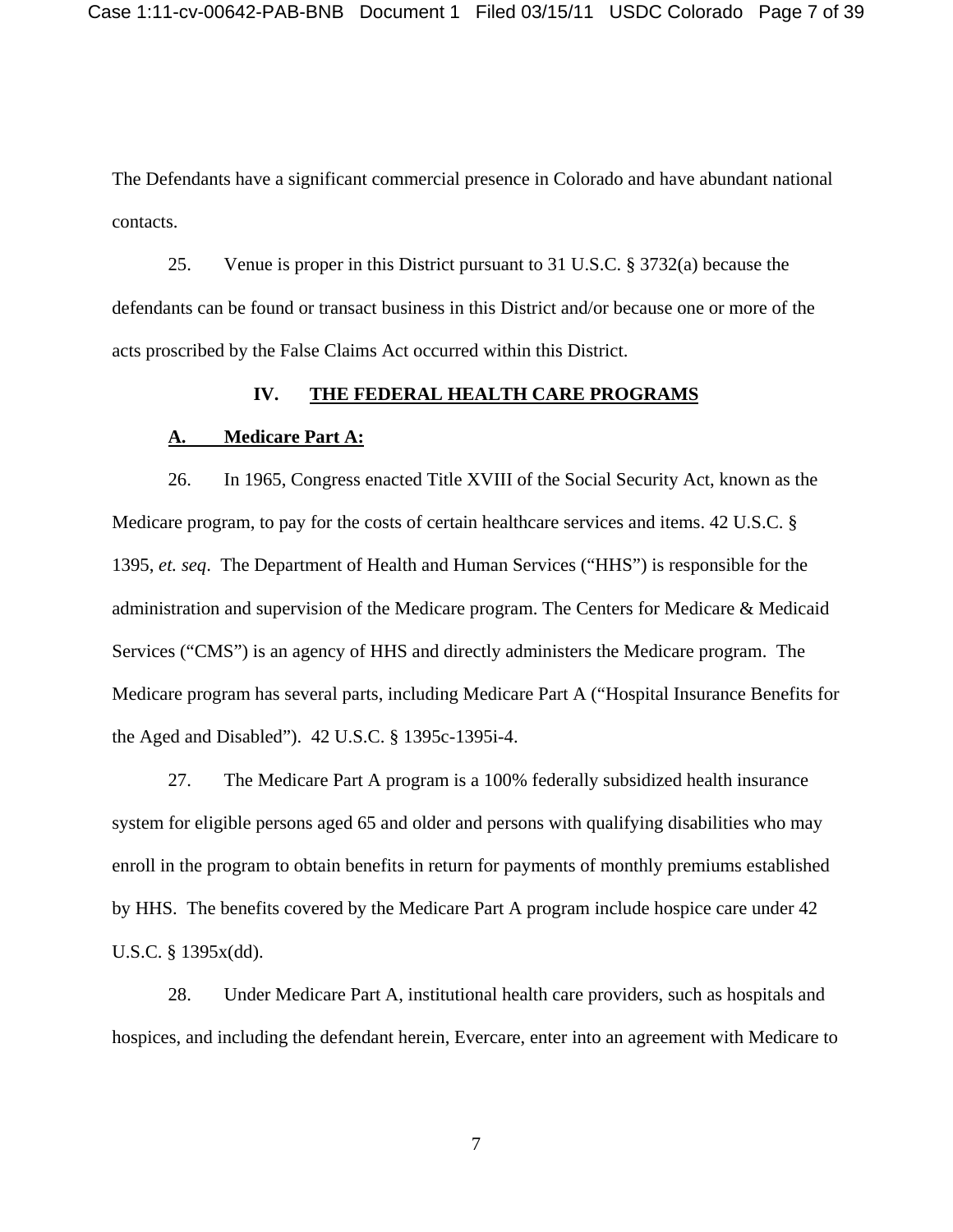provide health care services to Medicare patients. The providers are then authorized to bill Medicare for those services.

29. The United States provides reimbursement for Medicare claims from the Medicare Trust Fund through CMS. To assist in the administration of Part A of the Medicare Program, CMS contracts with "carriers." 42 U.S.C. § 1395u. Those carriers, also known as "fiscal intermediaries," are responsible for processing the payment of Part A claims to providers on behalf of CMS.

30. In this particular case, Evercare provides hospice services out of sixteen offices located in eleven states: Alabama, Arizona, California, Colorado, Georgia, Maryland, Massachusetts, Missouri, Ohio, Texas and Virginia. For example, Palmetto GBA ("Palmetto") is the CMS carrier for Alabama, Georgia, Ohio and Texas. National Government Services, Inc. ("NGSI") is the CMS carrier for Arizona and California. Cahaba Government Benefit Administrators, LLC ("Cahaba") is the CMS carrier for Colorado, Maryland, Missouri and Virginia. NHIC Corp. ("NHIC") is the CMS carrier for Massachusetts. Each of these fiscal intermediaries was responsible for processing payment of Part A hospice services claims presented by Evercare to CMS.

31. Under their contracts with HHS, these fiscal intermediaries review, approve, and pay Medicare bills, called "claims," received from providers. Those Medicare claims are paid with federal funds.

32. In order to get paid, providers fill out and submit claims for payment either by hard copy form or electronically. These forms contain information related to the patient, the services provided, and the provider. Medicare relies upon the accuracy and truthfulness of these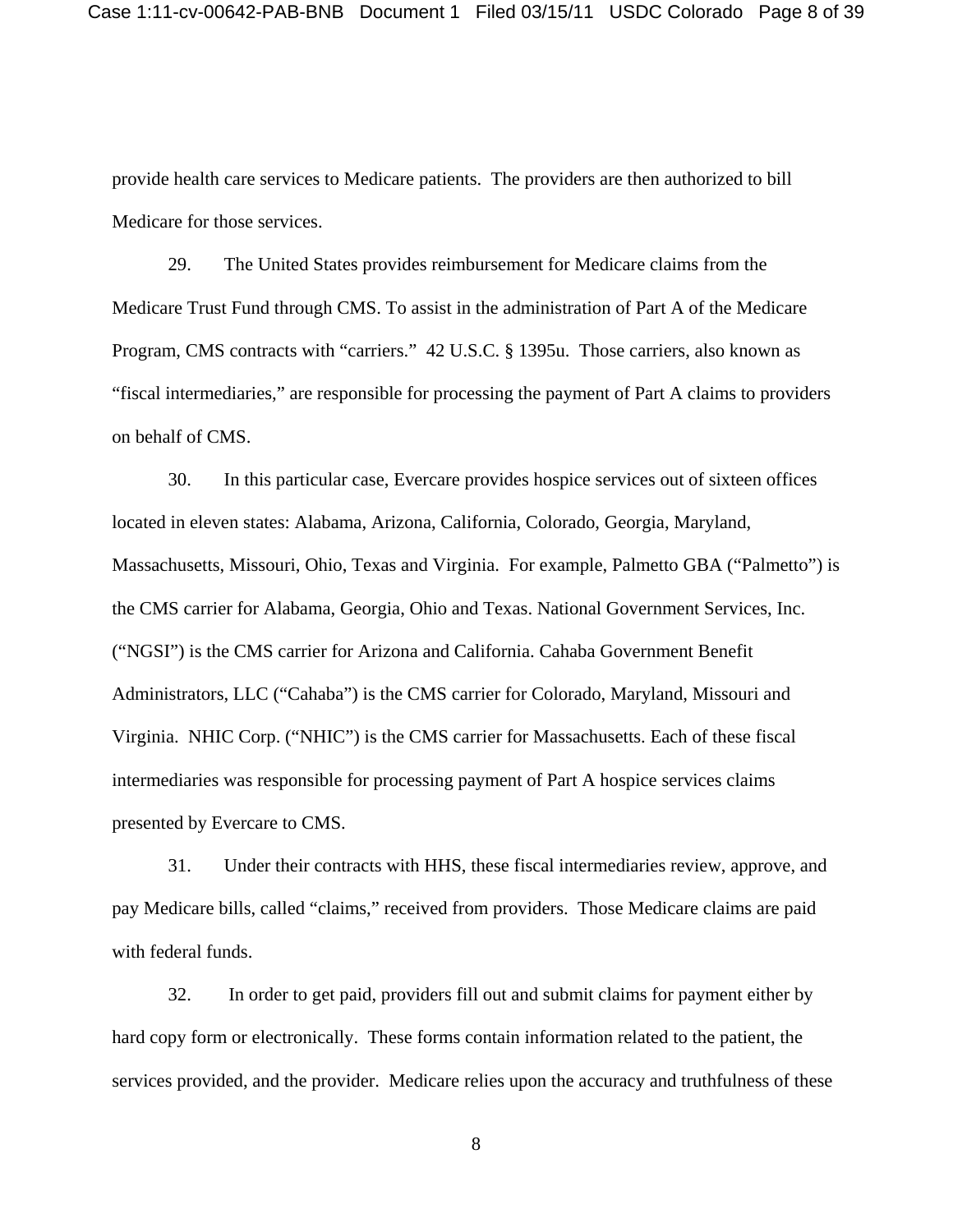forms to determine whether and what amounts the provider is owed. After receiving and processing the claims submitted by the provider, the fiscal intermediary reimburses the provider.

33. At all times material hereto, Evercare had an affirmative duty to report and return any Medicare based payment associated with prior billed hospice services which Evercare then knew, or later realized had been provided to an ineligible Medicare hospice patient. See, 42 U.S.C. § 1320a-7k(d).

34. With respect to such overpayments, Evercare was subject to a statutory obligation to pay interest with respect to these funds. 42 U.S.C. § 1395ddd(f).

35. At all times relevant herein, Evercare knowingly submitted false claims to Medicare through the respective carriers for the regions in which Evercare provided hospice services and knowingly retained Medicare based payments which it "knew," as defined by the FCA, had been provided to ineligible hospice patients.

#### **B. Hospice Regulations:**

36. Hospice is a program to provide palliative comfort care to patients instead of curative care. Patients that elect hospice agree to forego aggressive treatment of their terminal diagnosis.

37. Pursuant to 42 C.F.R. § 418.20, "[i]n order to be eligible to elect hospice care under Medicare, an individual must be  $-$  (a) Entitled to Part A of Medicare; and (b) Certified as being terminally ill in accordance with § 418.22."

38. According to 42 C.F.R. § 418.3, "terminally ill" means that a person "has a medical prognosis that his or her life expectancy is 6 months or less if the illness runs its normal course."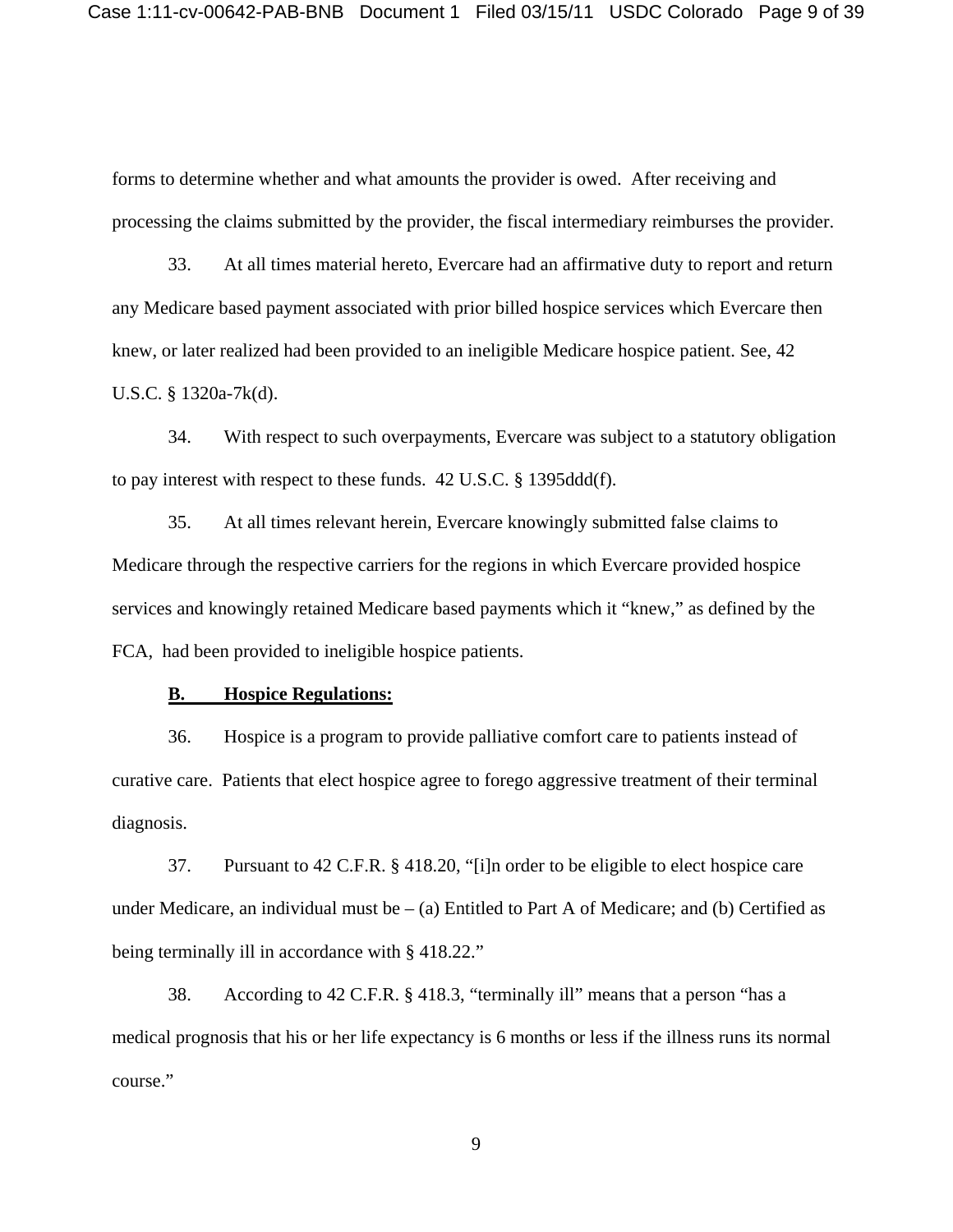39. An individual is eligible for an initial 90-day period of hospice care, a subsequent 90-day period and then an unlimited number of subsequent 60-day periods of care. 42 C.F.R. § 418.21. At the beginning of each of these periods of time  $(90 + 90 + \text{unlimited } 60 \text{ day periods})$ the patient has to be properly certified as being terminally ill. 42 C.F.R. § 418.22.

40. For the initial certification, the hospice must obtain written certification from (i) the medical director of the hospice or the physician member of the hospice interdisciplinary group, and (ii) the individual's attending physician, if the individual has one. 42 C.F.R. § 418.22(c). Thereafter, the certification may be made by either the medical director of the hospice or the physician member of the hospice interdisciplinary group. *Id.*

41. The written certification requires: (1) a statement that the individual's medical diagnosis is that their life expectancy is 6 months or less if the terminal illness runs its normal course; (2) specific clinical findings and other documentation supporting a life expectancy of six months or less; and (3) the signature(s) of the physician(s). *Id.*; Medicare Benefit Policy Manual ("Policy Manual"), Chapter 9, § 20.1.

42. In addition, clinical information and other documentation that support the medical prognosis must accompany the certification and must be filed in the medical record with the written certification and the physician must include a brief narrative that explains the clinical findings that support a life expectancy of 6 months or less. 42 C.F.R. § 418.22.

43. Federal statutes which apply to the provision of hospice services and the submission of billing for said services include 42 U.S.C. § 1395l(e) "Payment of Benefits" which provides that a hospice provider like Evercare must submit with its billing "such information as may be necessary in order to determine the amounts due …"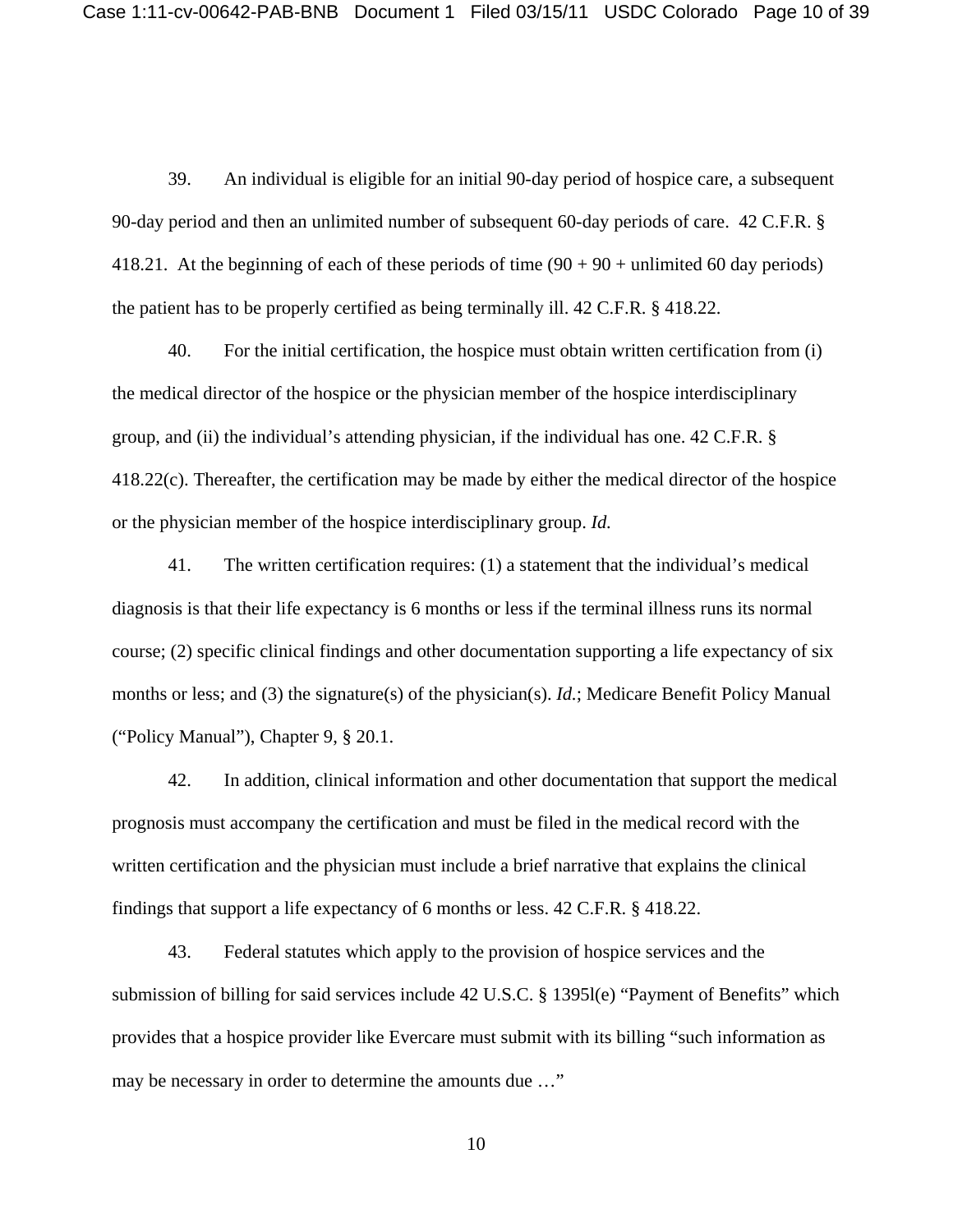44. Hospice patients must both be eligible to elect Medicare hospice benefits and their eligibility must be supported by documentation. An individual may elect hospice benefits if he or she has a life expectancy of six months or less if a disease runs its normal course as certified by a physician. See generally 42 U.S.C. § 1395x(dd)(1).

45. It is a condition of participation that hospice service providers must maintain a clinical record for each hospice patient that contains "correct clinical information." All entries in the clinical record must be "legible, clear, complete, and appropriately authenticated and dated. …" 42 C.F.R. § 418.104.

46. 42 U.S.C. § 1395f(a)(7) states the statutory basis for hospice care eligibility, including written certification, a written plan of care and care that is provided pursuant to such plan of care. The statute also notes that a certification must be "accompanied by such medical and other evidence as may be required by regulations." Subsection  $(i)(1)(A)$  states the requirement that any billed hospice services must be reasonable and related to the cost of providing hospice care.

47. In order to provide more detail to this process, carriers like Cahaba create local coverage determinations ("LCDs") for the geographic area over which they have been provided authority that set forth certain general and disease specific clinical variables. *See*, 42 U.S.C. § 1395y(j)(4) –(5). For example, Cahaba has issued a LCD titled "Hospice Determining Terminal Status." This LCD covers a multi-state region including Colorado, Maryland, Missouri and Virginia. Similar LCDs have been created for other geographic areas. For example, NHIC Corp has issued the LCD for determining terminal status for the region that includes Massachusetts and it is substantially similar to the Cahaba LCD. The bottom line of these LCDs is the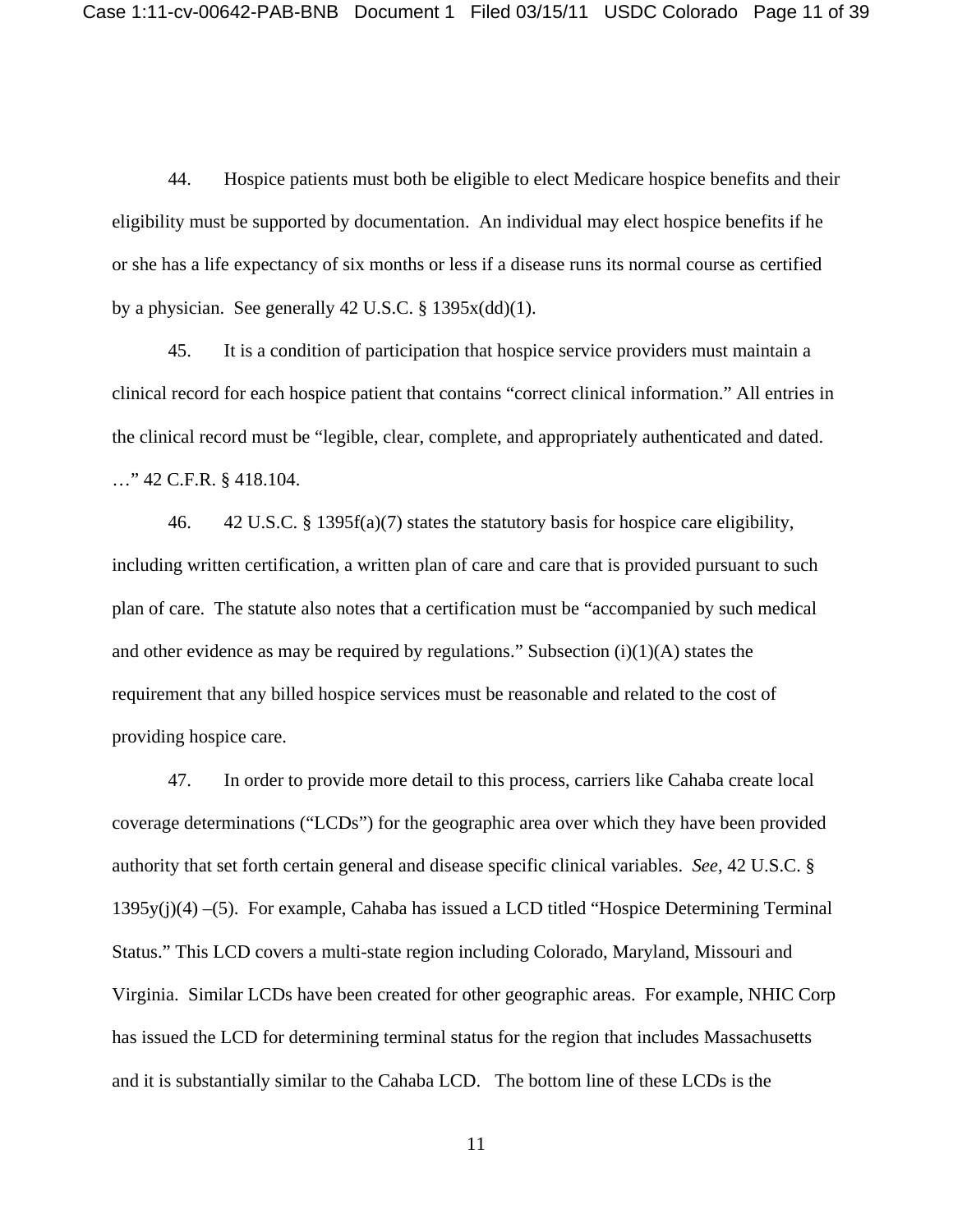reasonable and appropriate documentation of a patient's decline towards a certain death. On the other hand, if a patient stabilizes and does not reasonably appear to be within 6 months of death, that individual should be "live discharged."

48. These LCDs advise that if a patient improves or stabilizes over time while in a hospice such that he/she no longer has a prognosis of six months or less from the most recent recertification evaluation or definitive interim evaluation, that the patient should be considered for discharge from the Medicare hospice benefit.

49. On November 22, 2005, CMS released a Final Rule, effective January 23, 2006, revising 42 C.F.R. § 418, to require hospices to put in place a "discharge planning process that takes into account the prospect that a patient's condition might stabilize or otherwise change such that the patient cannot continue to be certified as terminally ill." 42 C.F.R. § 418.26(d).

50. Hospices are paid a per diem rate based on the number of days and level of care provided during the election period. Policy Manual, Chapter 9, § 40; 42 C.F.R. § 418.302. To be covered, hospice services must be:

Reasonable and necessary for the palliation and management of the terminal illness as well as related conditions. The individual must elect hospice care in accordance with § 418.24. A plan of care must be established and periodically reviewed by the attending physician, the medical director, and the interdisciplinary group of the hospice program as set forth in § 418.56. That plan of care must be established before hospice care is provided. The services provided must be consistent with the plan of care. A certification that the individual is terminally ill must be completed as set forth in § 418.22.

51. The statute and regulations exclude from payment any services that are not reasonable and necessary for palliation and management of terminal illness. 42 U.S.C. §  $1395y(a)(1)(C)$ .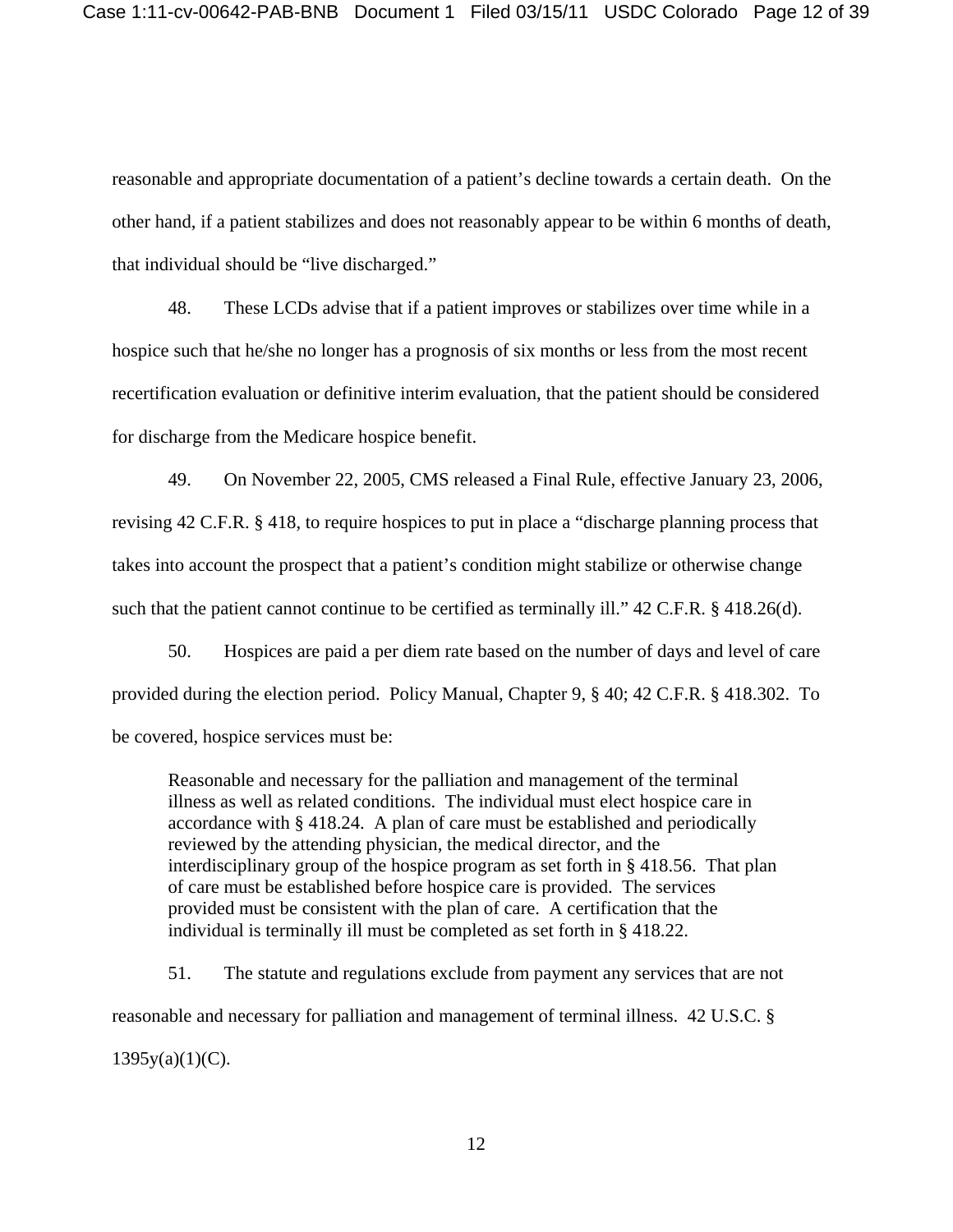52. Hospices submit claims on a monthly basis to their carriers by a hard copy form called a UB-04, or by using an electronic file transfer called an electronic data exchange. Those submissions contain information such as the patient's name and Medicare beneficiary identifier, principal diagnosis, dates of services, level of service, condition codes, and discharge status. Medicare relies on the accuracy and truthfulness of those claims in determining the proper amount of reimbursement for hospices.

#### **V. THE IMPROPER CONDUCT OF THE DEFENDANTS**

53. From 2006 to the present and ongoing, the defendants defrauded the United States through the submission, or causing the submission of false or fraudulent claims to Medicare for ineligible hospice patients and/or by their failure to report past overpayments for ineligible patients and to reimburse Medicare for these overpayments.

54. As a result of the defendants' submission of, or causing the submission of claims that were knowingly false, or with reckless disregard or deliberate ignorance of their falsity, and/or their "knowing" concealment or avoidance of their obligation to the Government, the United States was damaged by reimbursing defendants for providing hospice care to patients that were not eligible for hospice benefit and by the omission of reimbursements from the defendants.

55. In addition to billing Medicare for patients with knowledge of their ineligibility, defendants knew or recklessly disregarded the fact that their business practices would cause the enrollment and provision of hospice services to ineligible patients, and thus the submission of false claims for the provision of hospice services to ineligible patients.

56. For example, defendants created an incentive for staff to admit and retain ineligible patients by providing monetary bonuses and other non-monetary incentives based upon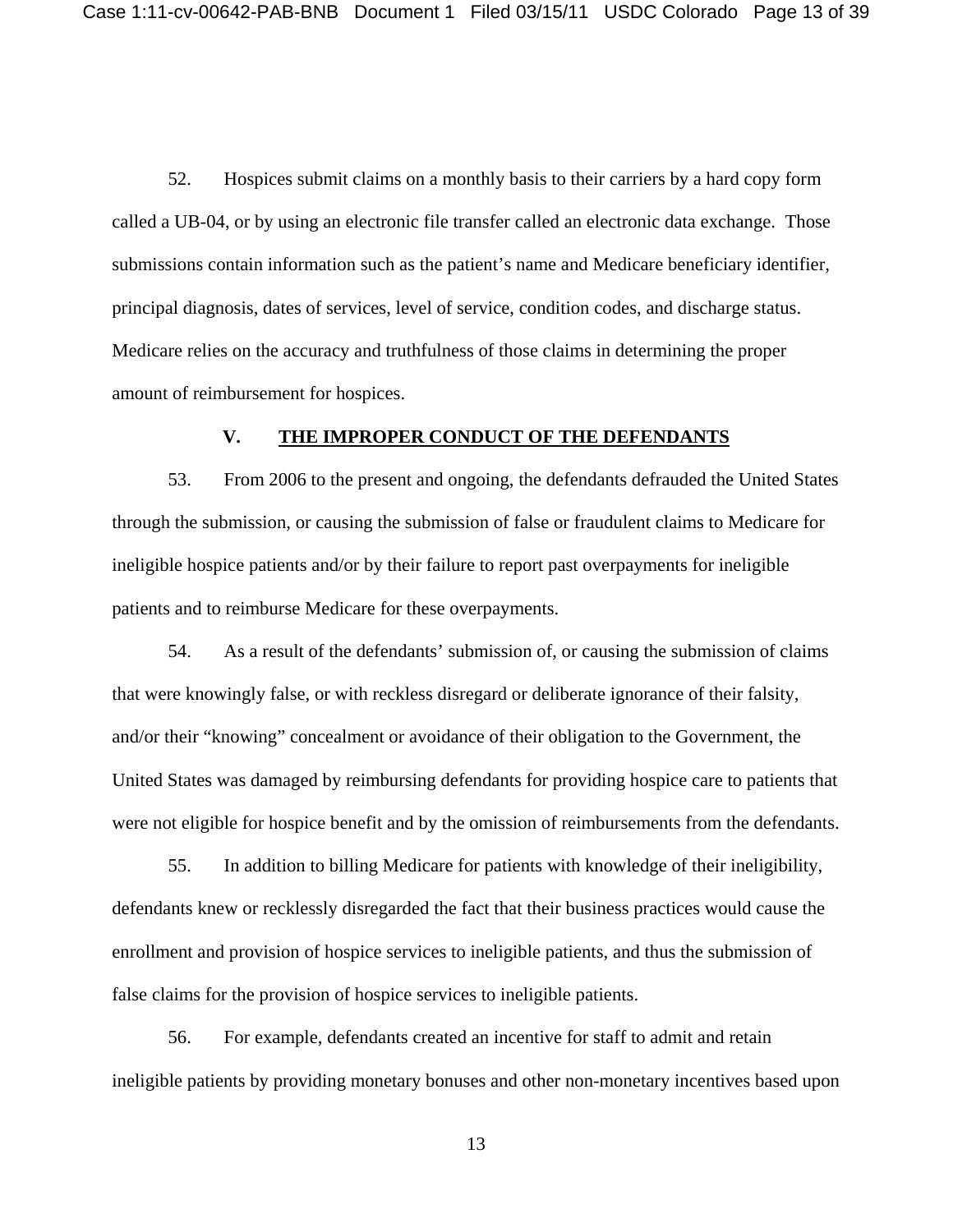meeting census targets set by the defendants. These included bonuses for staff members with responsibility for obtaining, admitting, certifying, recertifying and discharging patients.

57. Defendants threatened staff with reductions in hours or terminations if census fell below targets and/or demoted or fired staff who discharged ineligible patients.

58. Defendants employed inexperienced staff and failed to provide adequate hospice eligibility training to its staff to ensure that only hospice eligible patients were admitted and retained.

59. Defendants developed mandatory live discharge procedures that prevented, chilled, made difficult and/or delayed the live discharge of ineligible patients.

60. Defendants engaged in intentional disregard, reckless disregard or deliberate ignorance of the statements of staff and outside consultants as well as their own records regarding the presence within Evercare's hospice census of ineligible patients.

61. Defendants pressured or caused salaried and contracted physicians to improperly certify and recertify ineligible patients and/or to fail to live discharge ineligible patients.

62. Defendants targeted for admission ineligible elderly patients with conditions like debility, dementia, Alzheimer's and cardiac or pulmonary irregularities that while serious were not likely to lead to the death of the patient within six months, thus allowing the defendants to keep these types of patients on their hospice census for more than six months, if not several years.

63. Defendants failed to immediately discharge patients as to whom the defendants had decided not to appeal a carrier's denial of hospice benefits for a given month because the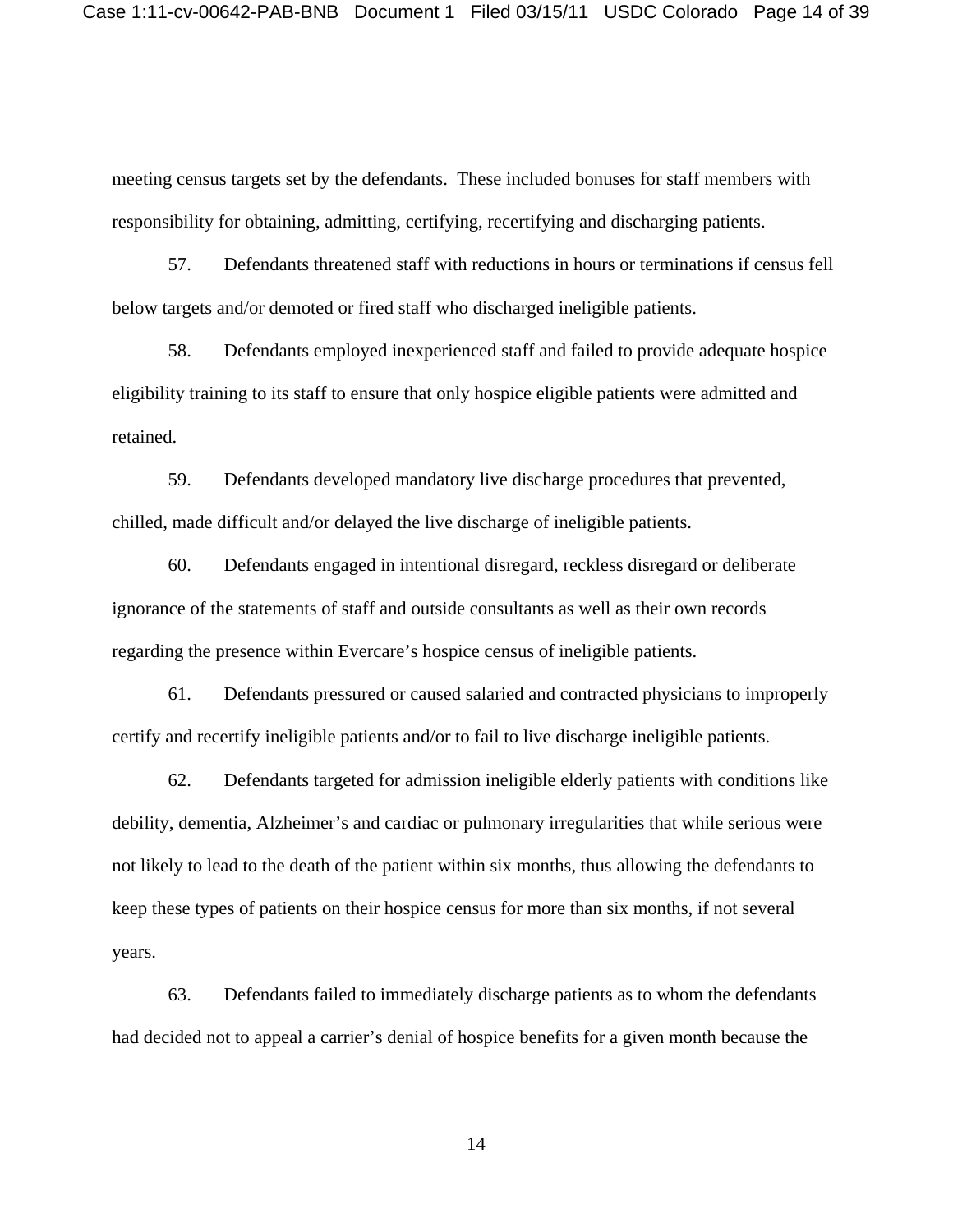patient was ineligible, then billed the patient's hospice care in subsequent months even though the patient's eligibility had not materially changed.

64. Defendants intentionally sequenced the submission of hospice claims to the carriers to attempt to hide or avoid audit and denial with respect to ineligible patients.

65. These practices, independently and in conjunction with one another, resulted in the "knowing" admission and retention of patients who were ineligible for Medicare benefits and the submission of false claims to Medicare with respect to patients that were ineligible for the hospice benefit.

66. As a result, Medicare paid the defendants millions of dollars that should not have been paid and the defendants retained millions of dollars that the defendants should have reimbursed to Medicare.

## **A. Defendants provided financial incentives to staff based on census:**

67. The defendants set aggressive census targets for each of the Evercare offices to achieve.

68. The defendants provided staff members with monetary bonuses if the individual Evercare office met its census goal.

69. The defendants employed a monthly "Scorecard" for each Evercare office that was heavily weighted towards a given office meeting its census goal. For example, a given Evercare office would receive positive "points" if its Average Daily Census ("ADC") met the census goal. Sub-categories within the ADC section of the scorecard included whether that month's admissions were greater than 30% of the ADC, whether the office had converted at least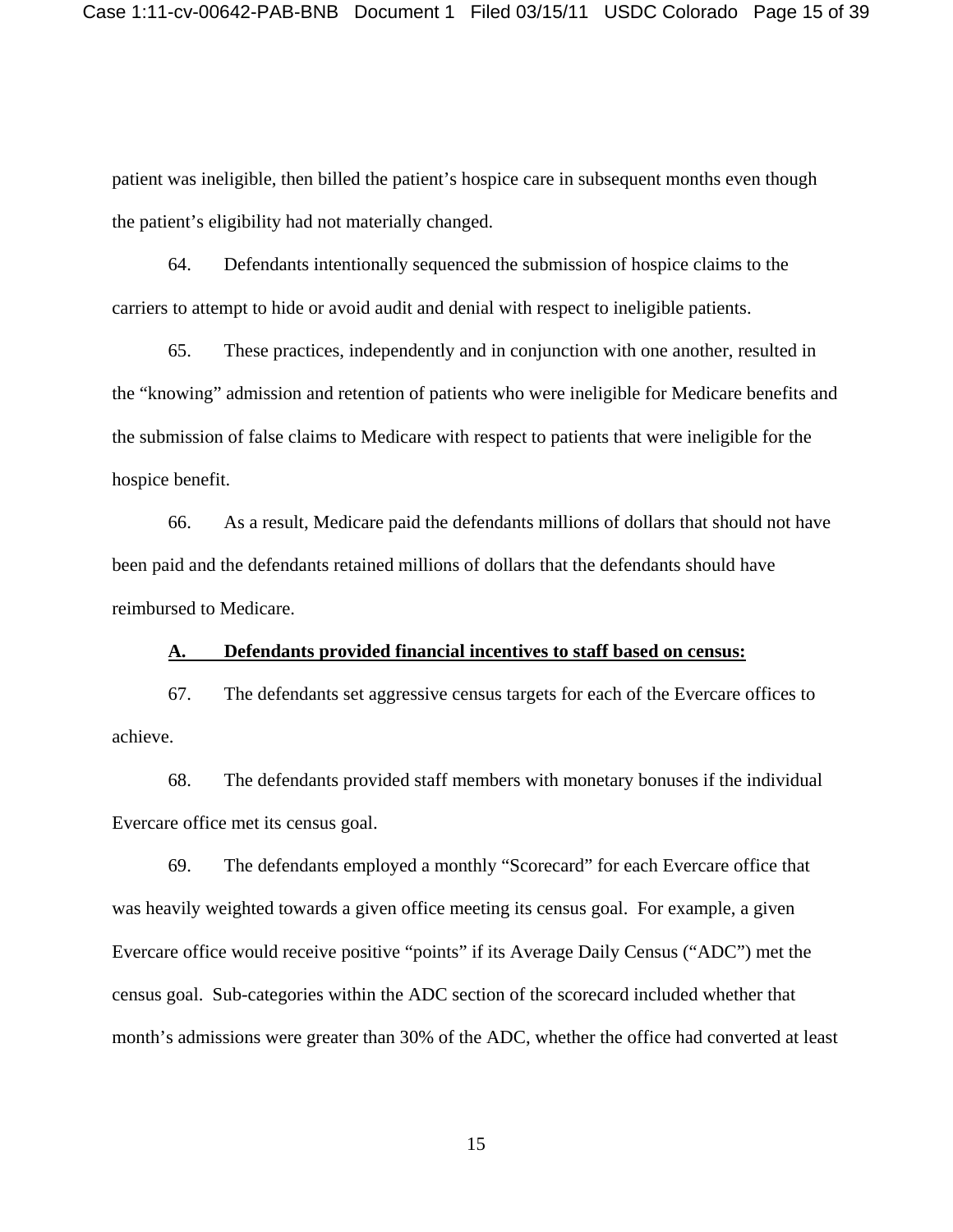85% of its referrals into admissions and whether the office had received at least 10% of its referrals from palliative care.

70. On the negative side, the Scorecard would penalize a given office if its live discharges of ineligible patients exceeded 10% of the ADC.

71. The Evercare staff was eligible for bonuses approaching 20% of their annual salaries if their office received a good score on the Scorecard.

72. In addition, the defendants employed a sales force called the Community Outreach ("COR"), whose duty was to troll nursing homes, hospitals and other care facilities to obtain new Evercare hospice patients. The COR sales people were paid on a salary and monthly commission basis, and thus these sales people received financial bonuses on the basis of the number of new admissions achieved through their sales efforts.

73. Periodically Evercare ran special promotions that gave COR sales people additional incentives to cause the admission of new hospice patients.

74. Furthermore, the Interdisciplinary Team ("IDT"), which was responsible for making decisions regarding the admission, certification, re-certification, retention and provision of care to hospice patients was largely composed of individuals who had a financial incentive to admit and retain hospice patients.

75. The provision of bonuses and other financial incentives to staff based on admissions and census created an incentive to admit and retain patients that were ineligible for the Medicare hospice benefit.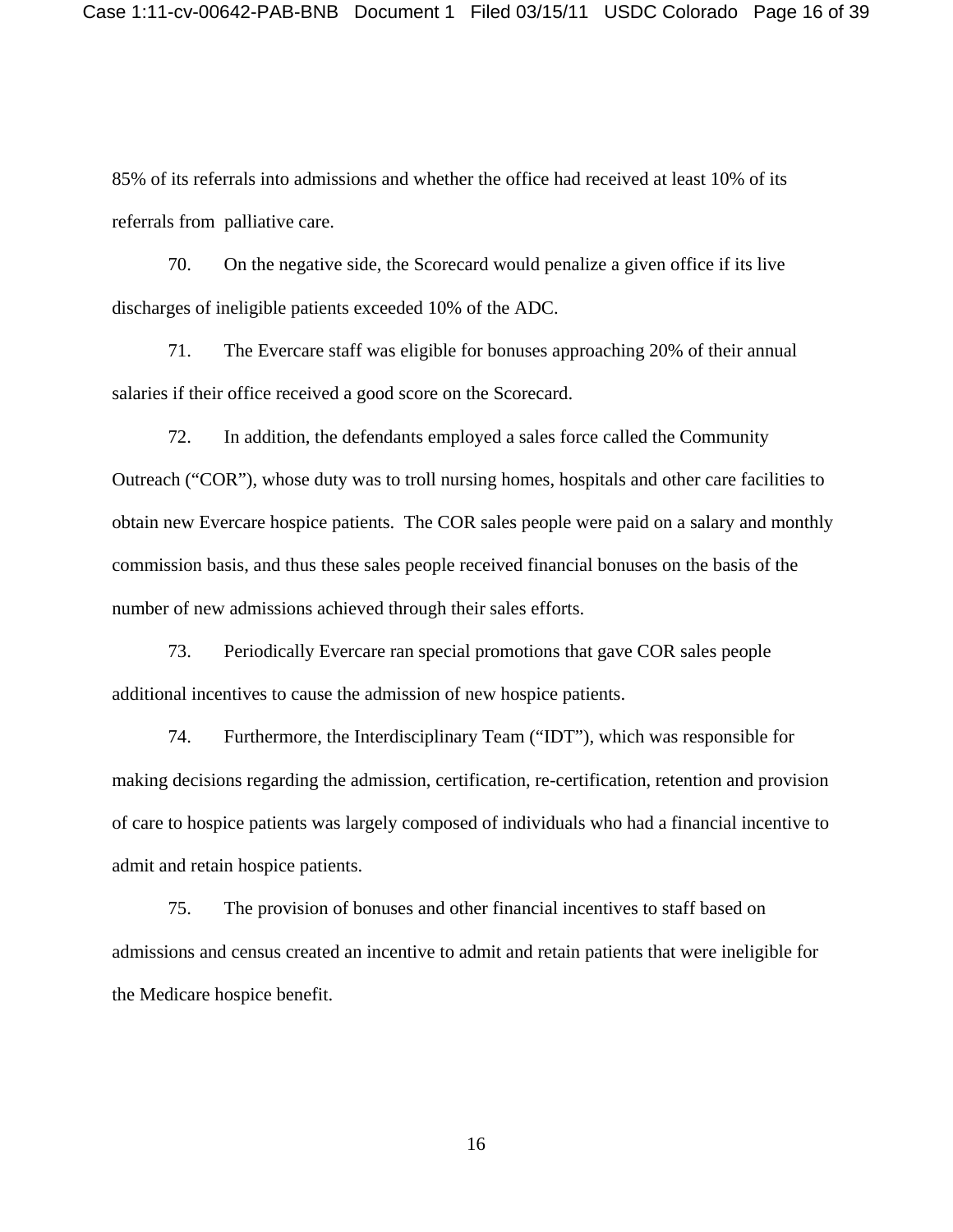# **B. Defendants pressured, threatened and retaliated against staff to meet census goals:**

76. At the same time that defendants provided financial incentives to staff to meet census goals, the defendants pressured, threatened and retaliated against staff to meet census goals and threatened adverse consequences and acted upon those threats if census fell below those targets.

77. Staff received regular communications from superiors informing them of each office's census goals, current census and the need to increase census.

78. Staff was periodically advised that the failure to increase census would result in the need to cut hours or personnel.

79. On a national basis, the Executive Directors ("ED") for each Evercare office would receive a monthly berating from his or her superiors if the census goals were not met.

80. By way of example, in January, February and March of 2010, Towl, Ursula Peterson ("Peterson"), the Clinical Services Director, and staff physician Dr. Rooney ("Rooney") live discharged approximately fifteen (15) patients from the Denver office who were deemed not to have been hospice eligible. These were patients that typically had been on Evercare hospice service for more than a year, with a few having been on service for several years. These patients did not meet the eligibility criteria for hospice care as they were not "terminally ill."

81. Shortly after the live discharges of these ineligible patients, in approximately March of 2010, Towl, Peterson and Rooney were called on the carpet by the Vice-President, Ford, and the Executive Regional Director, Beth Imlay ("Imlay"), for discharging these ineligible patients. Rooney was subsequently never promoted. Ursula Peterson was demoted and later quit. Towl remained on the job, but was repeatedly advised by Ford and Imlay that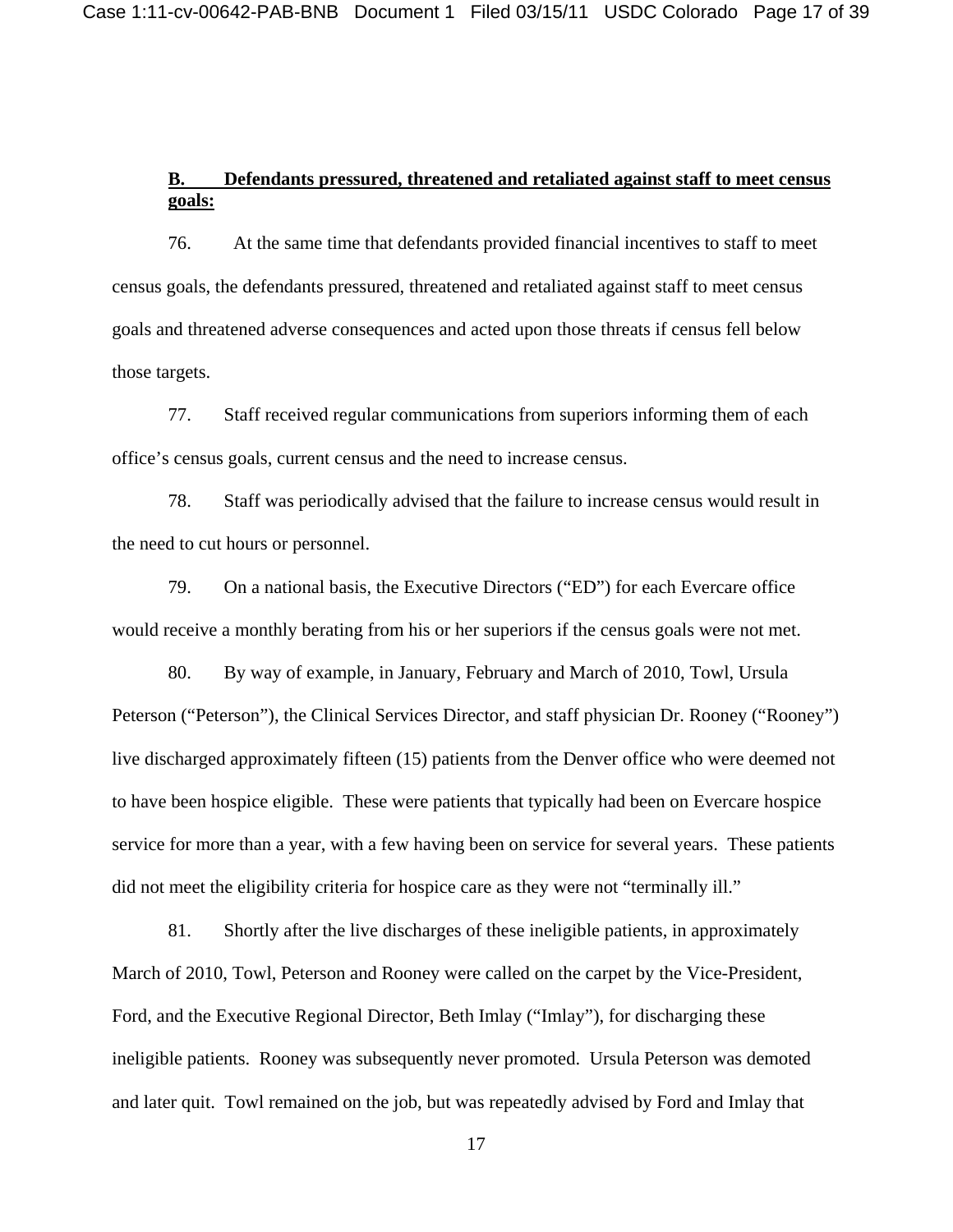Towl needed to be more responsible for the growth of her office's hospice census and that live discharges negatively impacted that growth.

82. On January 5, 2011 following the live discharges of additional, ineligible patients Towl was fired by the defendants. Towl was specifically advised that the reason for her termination was the failure to maintain and improve census.

83. Similarly, Fowler recommended that the Boston office discharge many ineligible patients. In the time period of August through December of 2010, Boston live discharged 31 ineligible patients. Like the Denver patients described above, most of these Boston patients had been on hospice service for greater than 180 days and did not meet the LCD eligibility criteria. One patient had been on service for over 900 days. Shortly after the Boston office live discharged a number of these ineligible patients, Fowler was placed on a corrective action plan by his superiors.

# **C. Defendants employed inexperienced staff and failed to provide adequate hospice eligibility training:**

84. Defendants did not require hospice eligibility experience as a pre-requisite for the hiring of its staff, including its doctors and nurses, and failed to provide adequate training to staff to ensure that only hospice eligible patients were admitted and retained.

85. Staff requests for training were often ignored and the staff was advised at times that Evercare was a "self-help" organization.

86. The COR sales force was largely comprised of individuals who did not possess hospice training and could certainly not discern an eligible patient from an ineligible one.

87. As one example of employing inexperienced staff, in approximately November or December of 2009 Evercare in Denver changed Dr. Rob Howe's ("Howe") status from working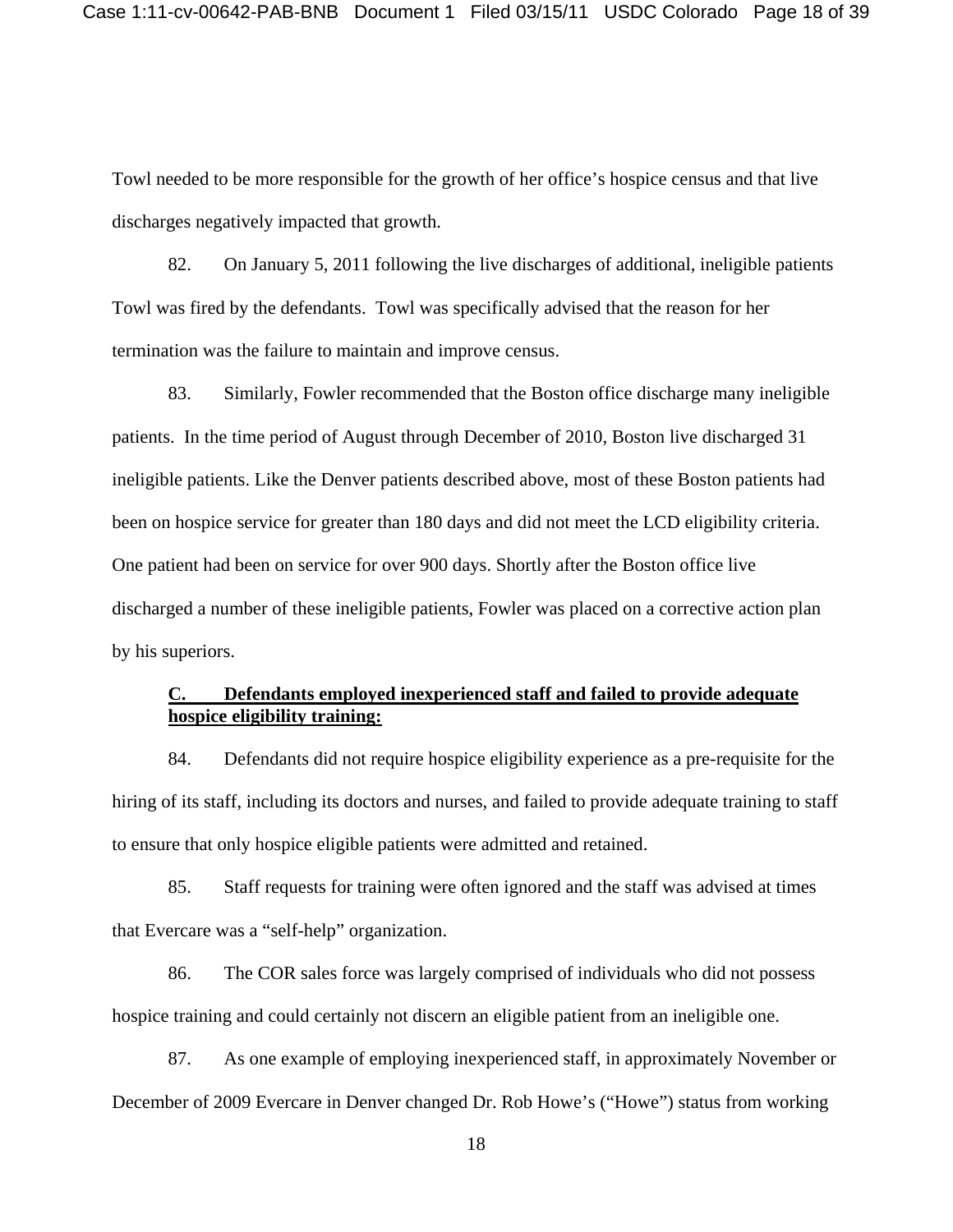as a contract physician to an Evercare salaried employee. Howe was hired to act as an associate medical director. This change in Howe's status was made over Towl's objection. Howe was by training and experience an emergency room doctor with little or no end of life care experience, or training or experience with the hospice eligibility regulations or LCDs. However, at the point in time when Howe was hired as a salaried employee he had displayed a liberal knack for admitting and certifying hospice patients.

88. Similarly, when in the spring of 2010 Evercare decided to establish a compliance program it hired from another United HealthCare company Bev Duffy, R.N. who also had no hospice experience and no expertise with interpreting hospice regulations, auditing hospice charts, or training hospice staff.

89. In particular, at all times material hereto, Evercare did not establish a concrete policy or procedure, and train its staff with respect to said policy and procedure, to ensure that ineligible patients were not admitted or retained.

90. Defendants also provided no compliance training regarding hospice eligibility, no quality training and as a general statement most of the staff did not know what the LCDs or regulations mandated regarding hospice eligibility.

91. Defendants actively discouraged staff attempts to better understand the LCDs or regulations.

92. In fact, Evercare staff was advised by Ford and Zelenak that the carriers' LCDs regarding eligibility were not mandatory but were simply guidelines that need not be followed.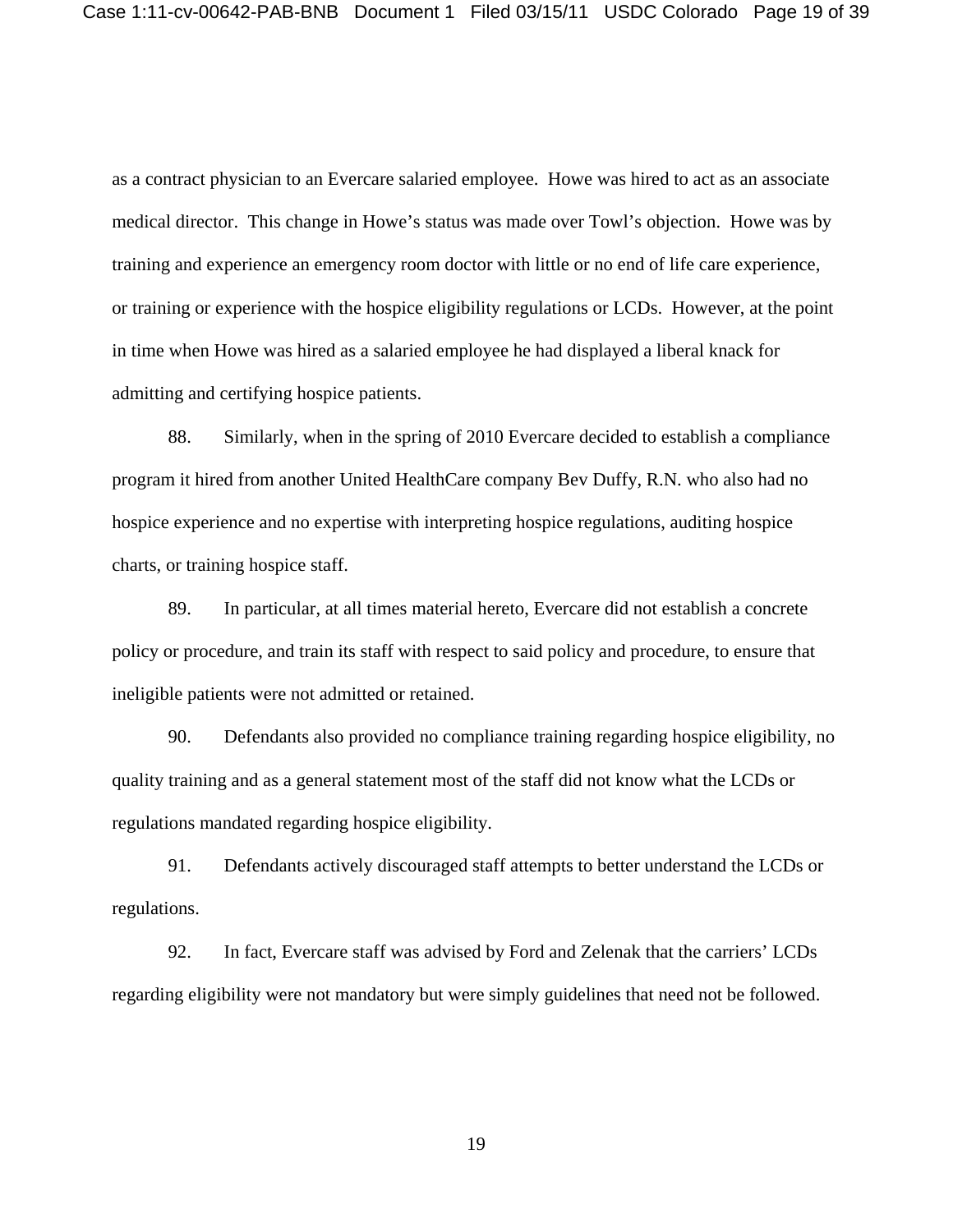### **D. Defendants developed mandatory live discharge procedures that prevented, chilled, made difficult or delayed the live discharge of ineligible patients:**

93. In approximately late 2008, early 2009, Evercare imposed a mandatory policy that any requests by physicians, nurses or other staff to live discharge an Evercare hospice patient had to be reviewed and approved by either Zelenak, who is an R.N., or Imlay, who is an L.P.N. By way of background, an L.P.N. does not possess the education, training or experience to make judgment calls regarding the hospice eligibility of a given patient.

94. Defendants' process to live discharge a patient required multiple layers of review to maximize the opportunities to object to discharge and to delay the process.

95. The discharge decision was not left solely to the discretion of the medical director, the associate medical director, the executive director or the Interdisciplinary Team.

96. The end result was that recommendations by R.N.s and physicians to discharge ineligible patients or bill such patients at zero were challenged or ignored, thus, at a minimum, causing a significant delay in the live discharge of these ineligible patients.

97. This live discharge policy, in addition to the negative ramifications associated with reducing census discussed above, caused a chilling effect on R.N.s or physicians ordering the discharge of ineligible patients.

# **E. Defendants engaged in intentional disregard, reckless disregard or deliberate ignorance of the statements of staff, outside consultants and their own records regarding the presence of ineligible patients:**

98. On one or more occasion, defendants were advised by physicians or staff that ineligible patients were on Evercare's hospice census, yet defendants intentionally, with reckless disregard or deliberate ignorance failed to take adequate and appropriate measures to discharge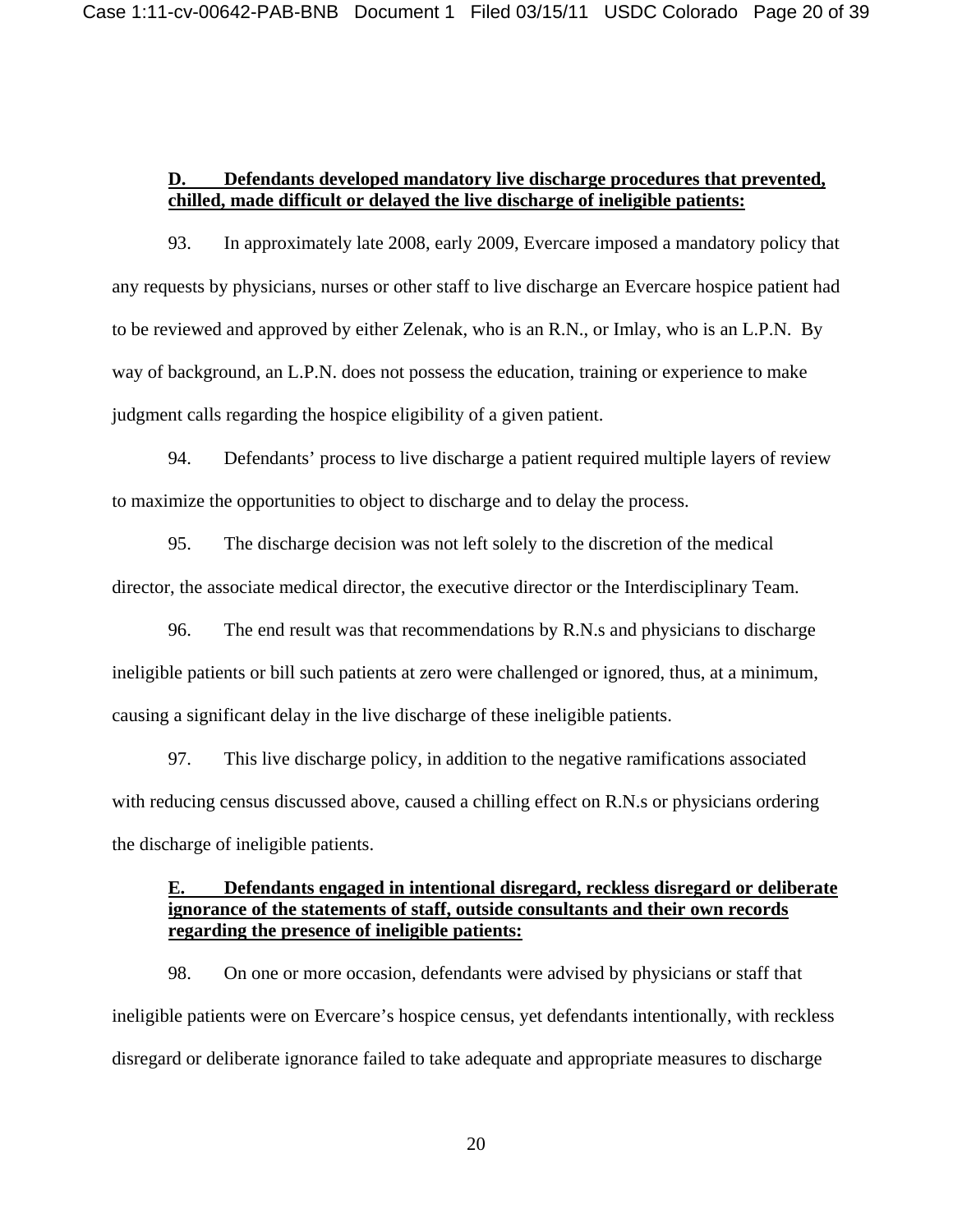these ineligible patients, to report said patient's past ineligibility and to reimburse Medicare for the overpayments the defendants had received with respect to these ineligible patients.

99. For example, during the meeting in approximately March of 2010 between Towl, Peterson, Rooney, Ford and Imlay, Rooney stated to Ford and Imlay that at least half of Denver's hospice patients were ineligible. The defendants chose to take no action to fully explore Rooney's statement and instead took the opposite approach, retaliating against Rooney, Towl and Peterson and pressuring them not to live discharge patients.

100. Similarly, on a periodic basis Fowler conducted chart audits and reported his findings to the defendants' governing bodies. Significant red flags were identified in these periodic chart audits; it was not unusual for these audits to indicate that 10-45% of the audited patients were not hospice eligible. The defendants took no affirmative action after receipt of these periodic chart audits to clean their hospice census of the ineligible patients or to ensure proper reimbursements were made to the Government.

101. Defendants also periodically received a census summary titled "Hospice Exec Summary" which detailed the ADC on a quarterly basis for each of the Evercare offices and these offices as a whole, the average length of service ("ALOS") for discharged patients and the percentage of patients whose length of service ("LOS") was greater than 180 days. The statistics from these summaries would have alarmed an organization that was intent on abiding by the regulations. For example, between the first quarter of 2008 and November of 2010, the national ALOS increased from 75.8 to 125.6 days. And, on a national basis the percent of patients whose LOS was greater than 180 days rose from 28% to 44% meaning that potentially 44% of Evercare's hospice patients were ineligible.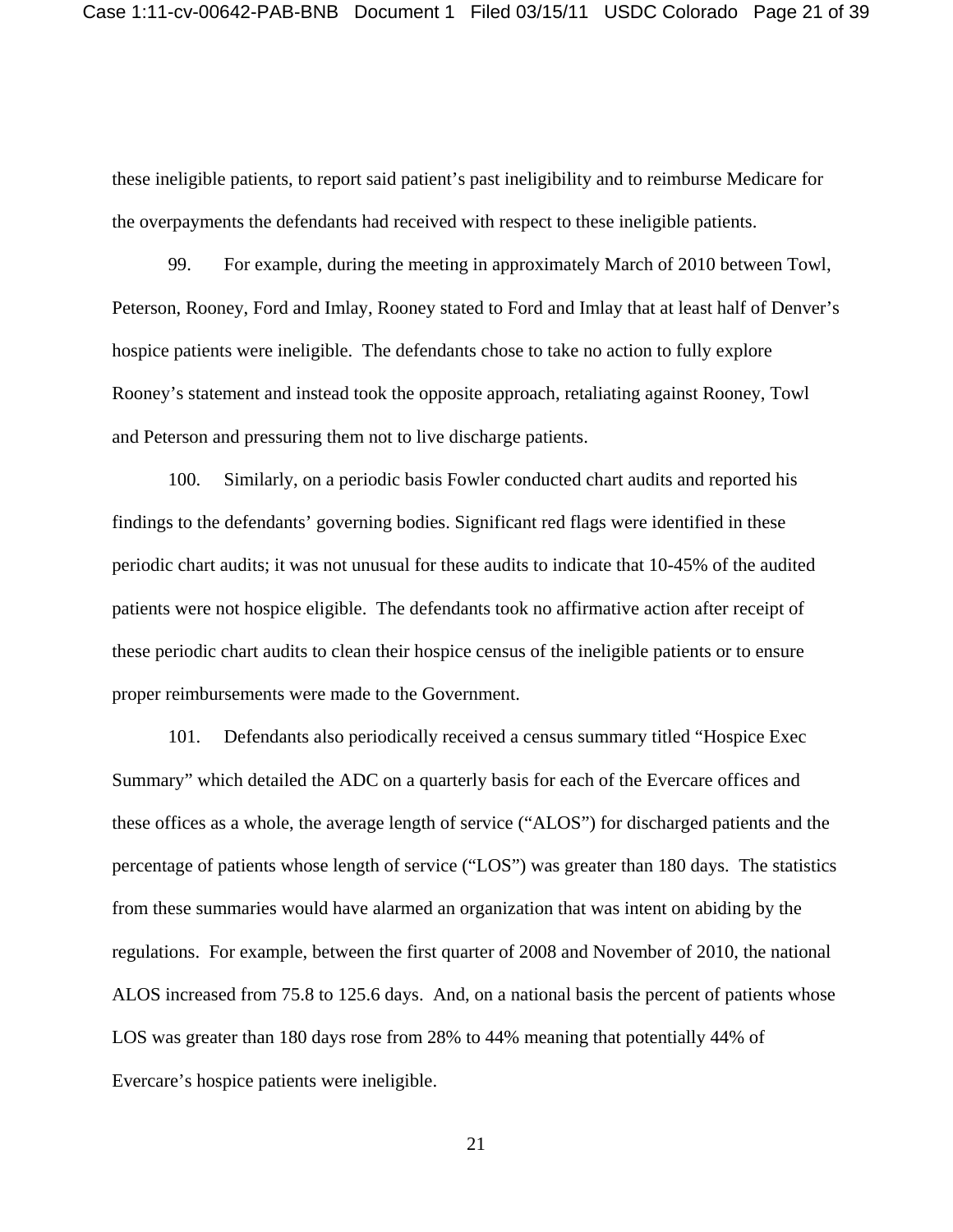102. Perhaps more alarming was the available statistics regarding the number and percentage of patients who had been on service for greater than 300 days, many of whom were ultimately discharged in good or fair condition. For example, the defendants maintained a record known as an Admission Discharge Report which at any given time detailed the information regarding the patients being provided hospice services from a given Evercare office. These Evercare records evidence that at times the percentage of patients from offices like Cincinnati, Colorado Springs, Phoenix, Denver and Boston who were on service for more than 300 days was approximately 10% or more of the patient population and most of these 300+ day patients were diagnosed with conditions like debility, dementia and Alzheimer's that normally do not cause immediate death.

103. In addition, the defendants employed an outside consultant, on information and belief to be the Corridor Group ("Corridor"), to analyze the defendants' hospice operation, including their quality control and the eligibility of the hospice patients. Corridor issued a report that was deemed to be negative to the operation and was subsequently locked away by the defendants' legal department. Even Zelenak, the Director of Quality, was not allowed to see the Corridor report.

104. The defendants did not implement a compliance program until the Spring of 2010 and then the compliance program was placed in the hands of an individual who had no hospice experience. As a result, at all times material hereto, the defendants did not adequately review potential and existing patients for hospice eligibility and failed to control the conduct of branch offices that were known to admit and retain large percentages of ineligible patients.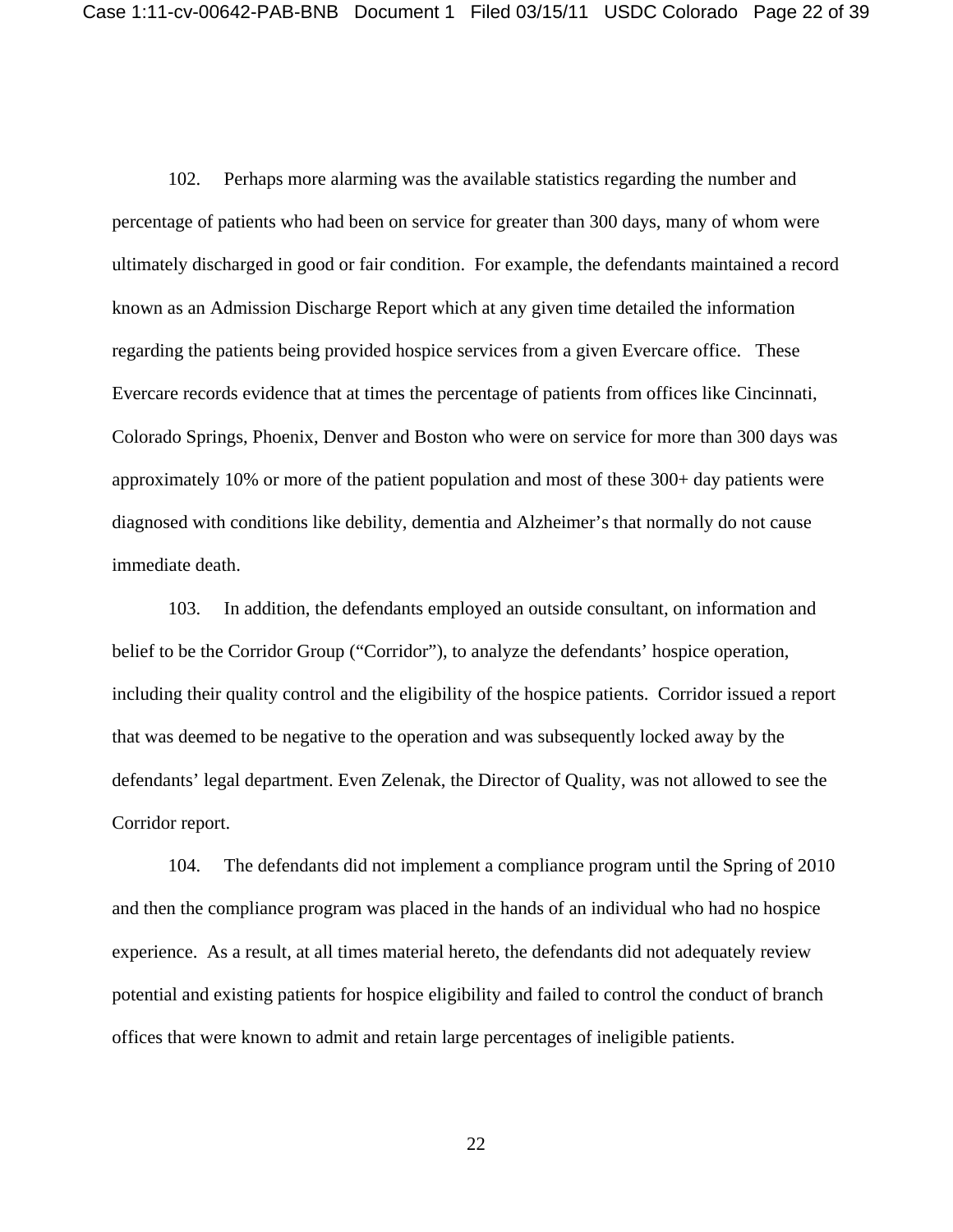# **F. Defendants pressured or caused salaried and contracted physicians to improperly certify and recertify ineligible patients and/or fail to live discharge ineligible patients:**

105. Defendants utilized physicians that were either salaried employees of defendants or on a long term contract with defendants to certify and recertify hospice patients.

106. The salaried physicians were subject to criticism, withholding of bonuses, demotion or termination if the hospice census and financial goals were not met. Defendants thus pressured or caused these salaried physicians to certify and recertify patients that were ineligible for hospice benefits and/or pressured or caused these salaried physicians not to immediately live discharge ineligible patients.

107. Similarly, defendants entered into long term contracts with other physicians to assist with the certification and recertification of defendants' hospice patients. The nature of these contracts both provided incentives to the contract physicians to certify and recertify ineligible patients and subjected these contract physicians to the same type of criticism, pressure and threat of contract termination if they failed to assist in maintaining and building hospice census.

108. Defendants challenged these salaried and contract physicians' recommendations for live discharges to ensure, among other things, that these physicians understood that reducing census was not favored.

109. Defendants were aware of and did not discourage the practice of these physicians to certify and recertify patients these doctors had never examined or had not seen in many months, if not years. Large and inappropriate numbers of certifications and recertifications were completed without the physician actually seeing the patient or having a working familiarity with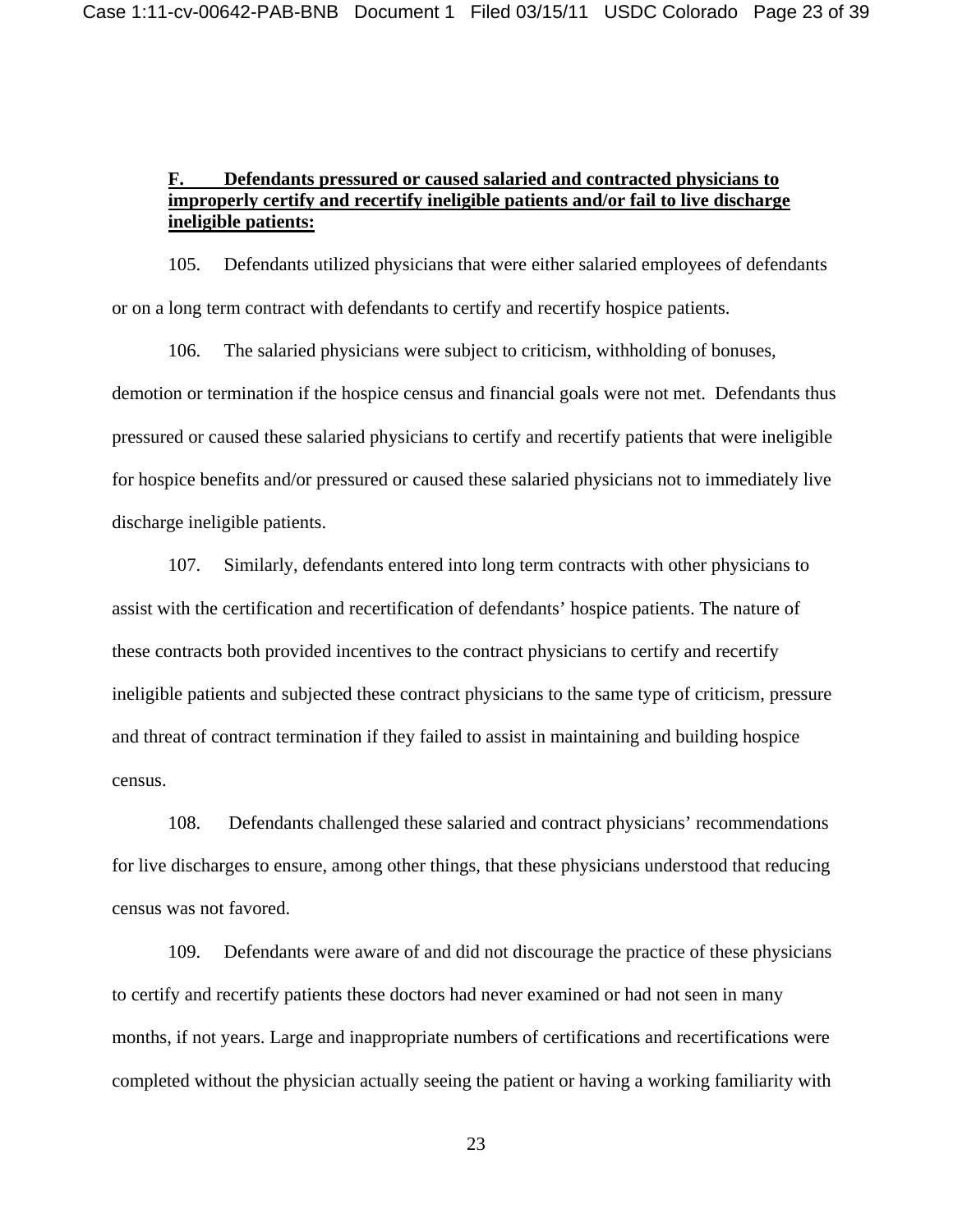the patient's condition or status. For example, it was not uncommon for a physician to certify or recertify a patient based upon the representations of one of defendants' employees or agents, versus a careful review of the patient's chart and a physical examination of the patient.

110. The end result was that a large number of defendants' hospice patients were improperly certified or recertified by these salaried and contract physicians.

## **G. Defendants targeted for admission ineligible patients with conditions like debility, dementia, Alzheimer's and cardiac or pulmonary irregularities that while serious were not likely to lead to the patient's death within six months:**

111. To provide clarity, this action does not target 100% of defendants' hospice patients during the time period of January 1, 2006 to the present and ongoing. At this stage, it appears that approximately 75-85% of defendants' hospice patients, on a nationwide basis during this time period, were eligible hospice patients: individuals who suffered a terminal illness, who elected hospice service versus aggressive treatment and who passed away within six months.

112. On the other hand, defendants appreciated that one hospice patient who remains on service for a year or even three years is a more valuable patient that one who dies within thirty to forty-five days.

113. At all times material hereto, approximately 15-25% of defendants' hospice patients were individuals with conditions like debility, dementia, Alzheimer's and cardiac or pulmonary irregularities that while serious were not probably going to cause the patient's death within six months. These patients were, or are, ineligible for one or more months for which defendants billed Medicare for the provision of hospice services.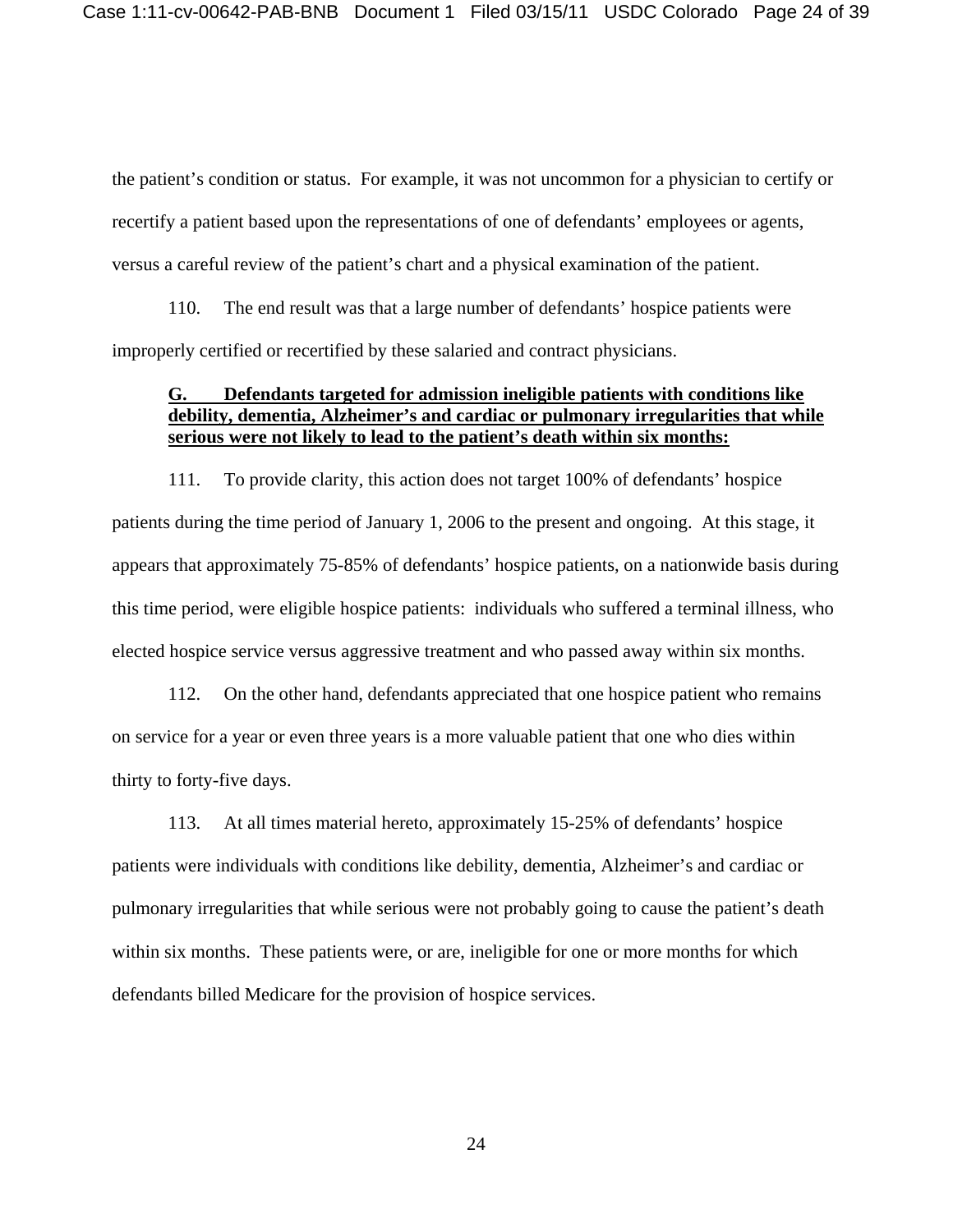114. Defendants, including their sales force, targeted these types of patients knowing that once certified as "terminally ill" defendants would be able to keep these types of patients on census for lengthy periods of time.

115. For example, as of November, 2011, offices like Cincinnati, Colorado Springs, Denver, Boston and Phoenix had approximately 10% or more of their patients, over the time period at issue in this action that had been on service for greater than 300 days with some patients being on service for greater than 900 days. In addition, at that time 44% of defendants' hospice patients had been on service for greater than 180 days.

116. Many of these types of patients were ultimately live discharged, albeit too late, in good or fair condition after having been on service for more than 300 days, yet defendants took no measures to report these ineligible patients and provide reimbursement to Medicare.

# **H. Defendants failed to immediately discharge patients as to whom Defendants had decided not to appeal a carrier's denial of hospice benefits for a given month because the patient was ineligible, then billed the patient's hospice care in subsequent months even though the patient's eligibility had not materially changed:**

117. The carriers responsible for policing offices like Boston, Denver and Phoenix, began over time to target defendants' patients who had non-immediately terminal illnesses and the carriers began to deny hospice benefits for many of these patients.

118. When a carrier denies a patient's claim, the first step is notification by the carrier of the denial and an invitation to defendants to submit additional documentation, which is commonly known as an "additional development request" or ADR. At this point Defendants have significant appellate rights, including taking the matter to federal district court.

119. On many occasions defendants received denials and ADRs with respect to its Boston, Colorado Springs, Denver and Phoenix offices on the basis that the patient was not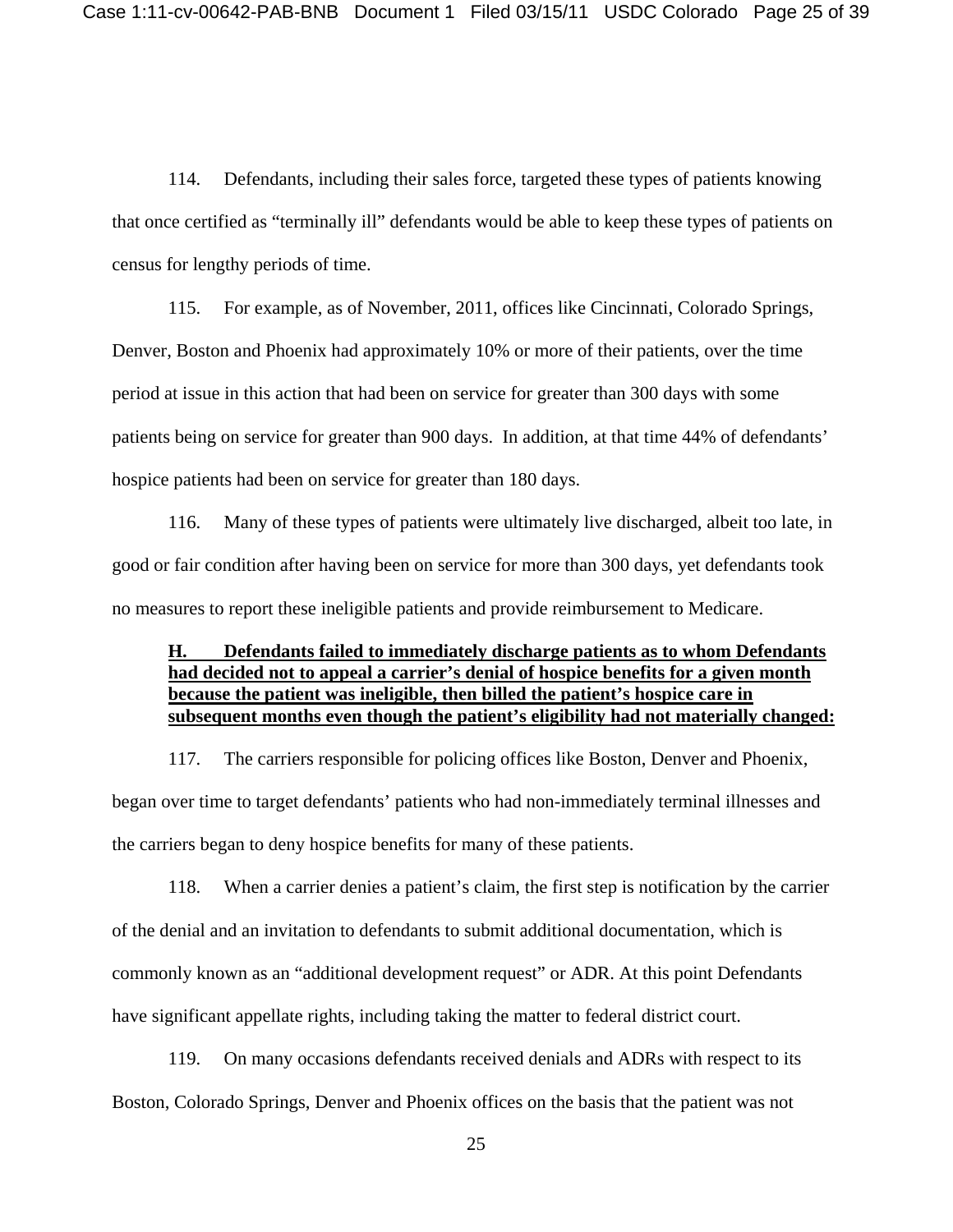eligible for hospice benefits because the patient was not "terminally ill," and defendants elected not to appeal the carrier's denial of benefits on the basis that the patient was not eligible.

120. When the decision was made not to appeal the carrier's denial, the requested hospice benefit was forfeited, or in the circumstance where the carrier had already authorized payment and payment had been made, the defendants were required to effectively reimburse that payment, which they did by either a reimbursement payment or an accounting transaction in which an overpayment was designated by the carrier and recouped with respect to later claims.

121. The decision not to appeal was only made after a concerted review of the patient's chart and conference involving more than one of the defendants' employees or agents.

122. For example, as of December 28, 2010, 19% of the ADRs the Boston office had received were written off as "no appeal." The percentages of "no appeals" for other offices were: Cincinnati – 4%, Phoenix- 25%, Tucson- 3%, Denver- 67% and Colorado Springs- 38%.

123. This means that with respect to the carrier's draw of files to audit and review, using Denver as an example, 67% of those claims audited and reviewed were deemed to be invalid, and defendants agreed by virtue of their decision not to appeal the carrier's denial that the claims had been false.

124. However, on many occasions with respect to these "no appeal" patients defendants neither: immediately discharged the patient, reported the patient's prior ineligibility and reimbursed Medicare, nor thoroughly examined the patient, obtained in-depth evaluations of the patient or otherwise obtained a legitimate justification for not discharging the patient and maintaining the patient on census.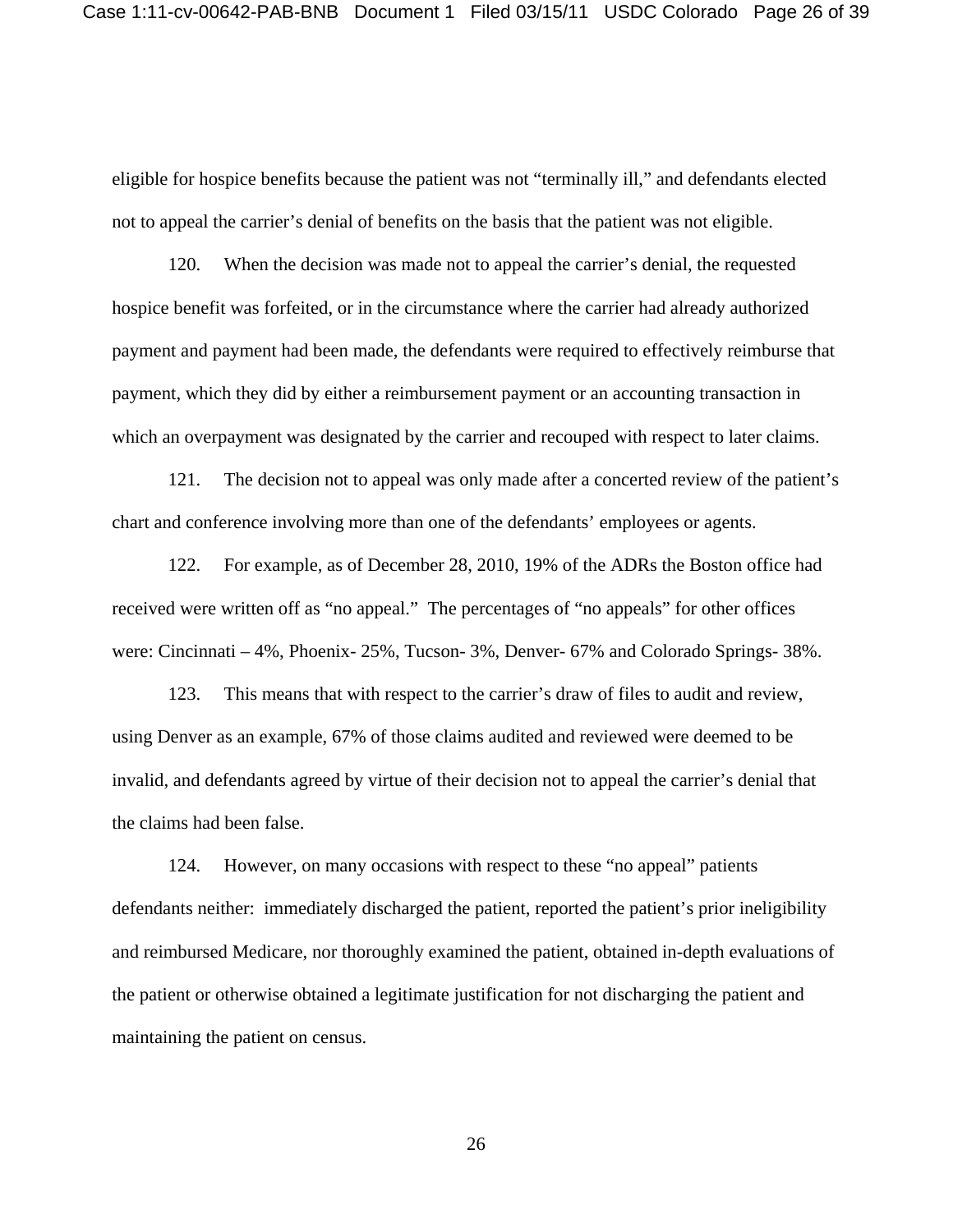125. In fact, with respect to many of these "no appeal" patients who were maintained on census, a review of the patient's medical or nursing chart evidences the patient was not eligible in the time period before the carrier's denial of hospice benefits and remained ineligible in the subsequent months.

126. Nevertheless, the defendants kept these "no appeal" patients on hospice service, failed to report these patients' ineligibility, failed to provide the Government any voluntary reimbursement, and, instead, continued to bill the Government and make best efforts to conceal these ineligible claims from being detected by the carrier.

127. The defendants' billing office, located near Phoenix, AZ, would label these types of patients "bill the next claim – no appeal- continue to bill." Defendants' Phoenix billing office is headed by Defendants' CFO, Randy Drager, managed by Ed Glancey and most of the billing is performed by individuals who have been provided a region for which the individual is responsible. For example at certain times material hereto, the individual billers have included Patti Reilly, Jennifer Jagars, Londi Johnson and Natalie Hilverda.

128. Members of the defendants' billing office intentionally billed patients that should have been billed at zero because often times these invalid claims were paid. Ed Glancey has stated on at least one occasion that efforts to internally audit the patient files to discharge and/or bill at zero ineligible patients was a waste of time because the billing office would still bill the claims.

129. In addition, Mr. Glancey stated that the billing office would make its best effort to determine the order in which the carriers were pulling claims for audit and review and would intentionally sequence the suspect claims in a fashion to avoid detection. For example, if the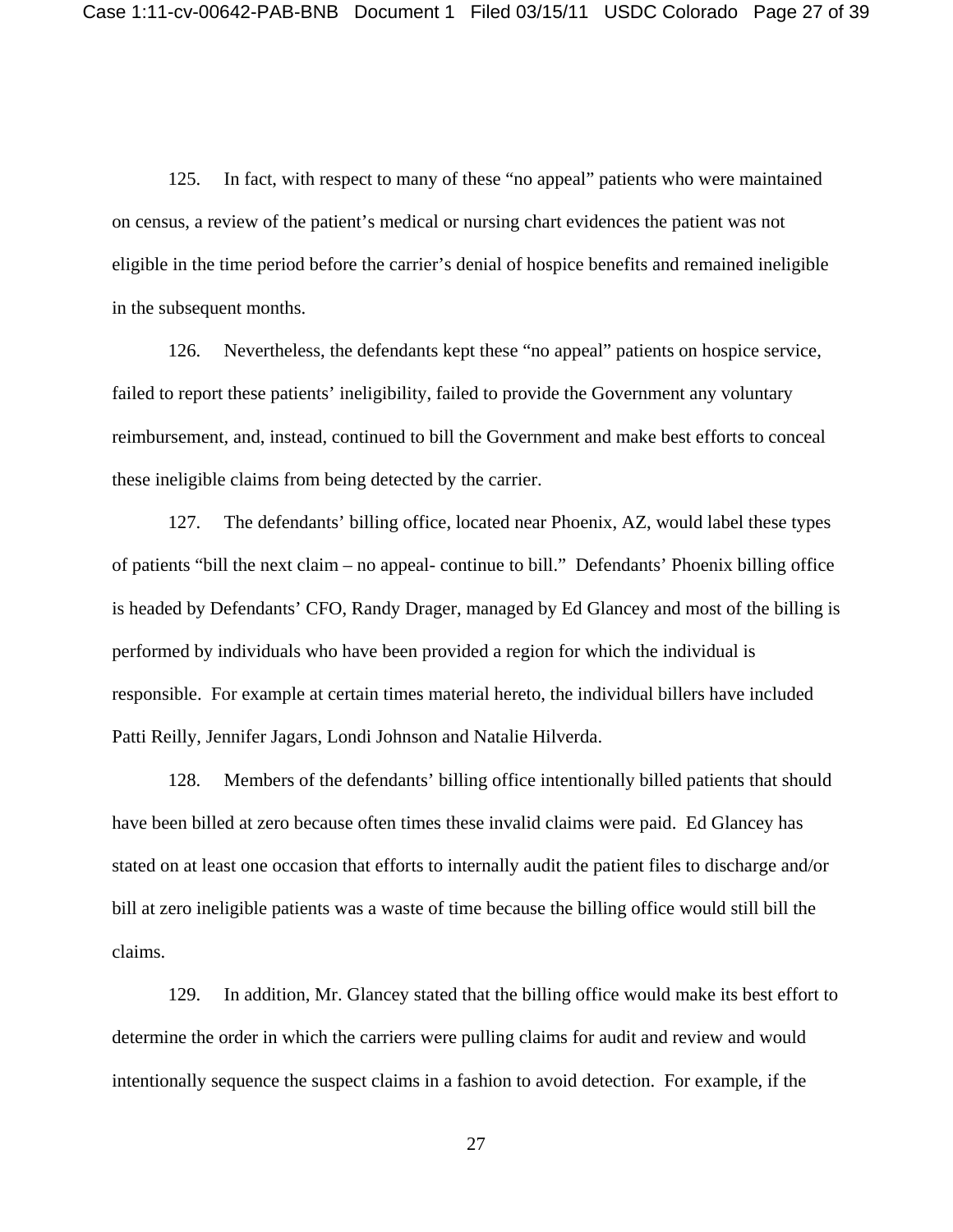carrier was pulling every fifth claim, the billing department would slot clearly valid claims, like a cancer patient who had died within 45 days, into the fifth slot and place the suspect claims in different slots.

# **I. Examples of ineligible patients who were admitted and retained on defendants' hospice census:**

130. The foregoing practices contributed to the improper admission and retention of ineligible patients.

131. The following patients are examples of the defendants knowingly admitting, retaining, billing and failing to reimburse with respect to patients that were ineligible for hospice.

132. Patient 1was admitted to Evercare hospice care through the Denver office in October of 2008 and was live discharged to self care on approximately November 21, 2010 in good or fair condition. Patient 1 had been admitted with a dementia diagnosis. At the time of Patient 1's live discharge, it was determined that for the approximate 780 days that Patient 1 had been on hospice service that Patient 1 had probably not been eligible. Defendants continuously billed Medicare for the ineligible hospice care of Patient 1 from admission to discharge and did not report any overpayments or make any reimbursements to the carrier, CMS or Medicare.

133. Patient 2 was admitted to Evercare hospice care through the Phoenix office on July 8, 2009 with a diagnosis of Parkinson's disease. The carrier flagged and denied the initial claim from July 8, 2009 on the basis that Patient 2 was not hospice eligible. Defendants made a decision not to appeal the carrier's denial of this claim, yet kept Patient 2 on service until December 17, 2009 at which time Patient 2 was live discharged in fair condition. Defendants continuously billed Medicare for the ineligible hospice care of Patient 2 from admission to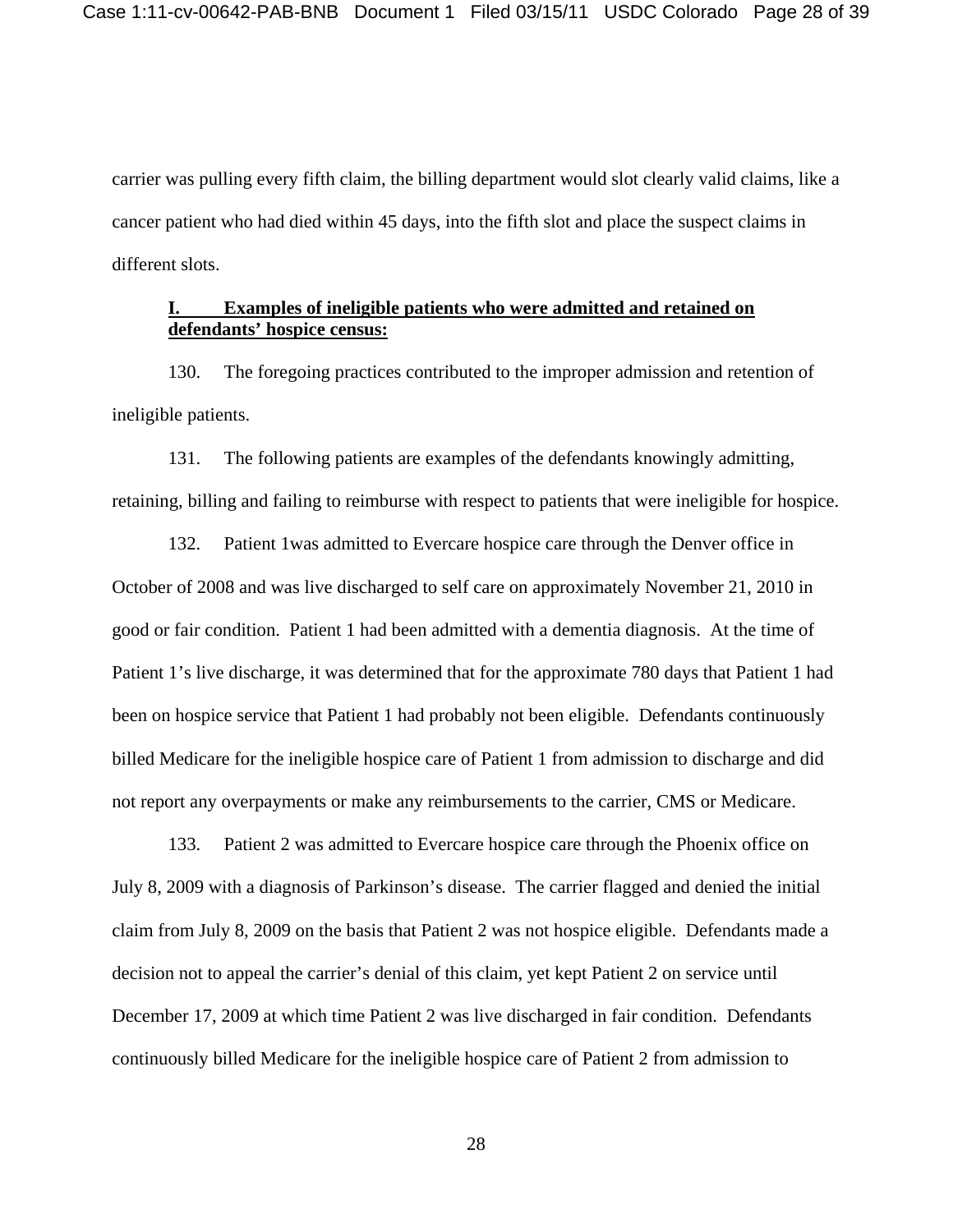discharge and did not report any overpayments or make any reimbursements to the carrier, CMS or Medicare.

134. Patient 3 was admitted to Evercare hospice care through the Boston office on November 20, 2008 with a diagnosis of a malignant neoplasm. The carrier flagged and denied the claims from March 1, 2009, January 1, 2010, February 1, 2010 and April 1, 2010 on the basis that Patient 3 was not hospice eligible. Defendants made a decision not to appeal the carrier's denial of these claims, yet have kept Patient 3 on service as of last report. Defendants continuously billed Medicare for the ineligible hospice care of Patient 3 from admission to October 6, 2010 and did not report any overpayments or make any reimbursements to the carrier, CMS or Medicare.

135. Patient 4 was admitted to Evercare hospice care through the Phoenix office on July 10, 2006. Patient 4 has been on service with a few brief interludes since that time with a diagnosis of dementia and depression. The carrier flagged and denied the claims from November 1, 2009 and December 1, 2009 on the basis that Patient 4 was not hospice eligible. Defendants made a decision not to appeal both the carrier's denials, yet kept Patient 4 on service and Patient 4 remains on service. Defendants continuously billed Medicare for the ineligible hospice care of Patient 4 from admission to the present and did not report any overpayments or make any reimbursements to the carrier, CMS or Medicare.

136. Patient 5 was admitted to Evercare hospice care through the Denver office on July 9, 2010 and remained on service at last report. Patient 5 was admitted with a diagnosis of debility. As of January 5, 2010 it was known that Patient 5 probably was not and never had been hospice eligible. Defendants had taken no action to live discharge Patient 5. Defendants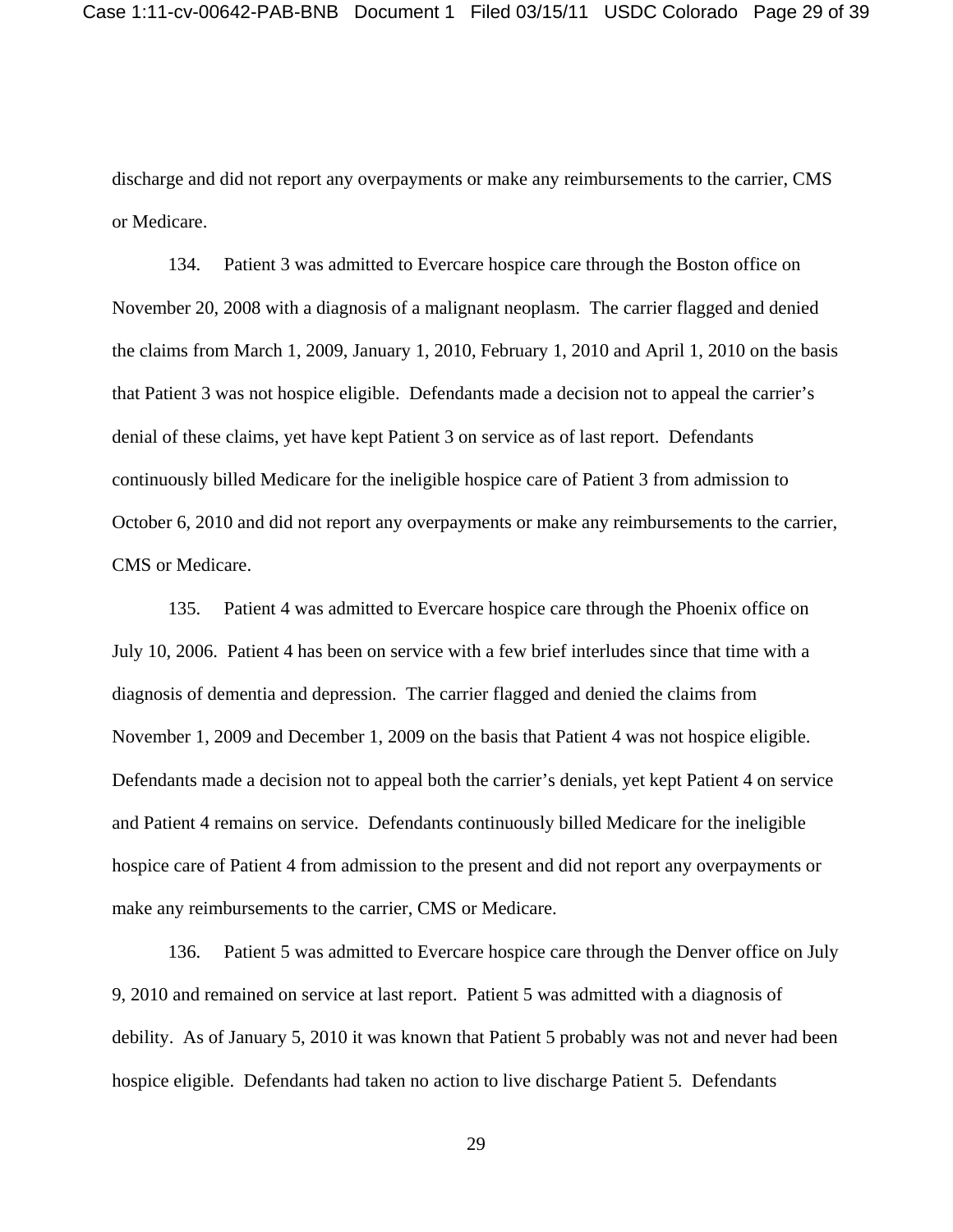continuously billed Medicare for the ineligible hospice care of Patient 5 from admission to date and did not, and have not reported any overpayments or make any reimbursements to the carrier, CMS or Medicare.

137. Patient 6 was admitted to Evercare hospice care through the Phoenix office in February of 2007 with a diagnosis of heart failure. Patient 6 has been on hospice service with a few short breaks since that time. Patient 6's most recent service episode began on October 10, 2008. The carrier flagged and denied the claims from October 1, 2007, December 1, 2007, October 10, 2008, February 1, 2009, July 1, 2009 and September 1, 2009 on the basis that Patient 6 was not hospice eligible. Defendants made a decision not to appeal the carrier's denial of these claims, yet kept Patient 6 on service until October 6, 2010, with one brief interlude in treatment between April 6, 2010 and May 25, 2010, when Patient 6 was discharged to self care in good condition. Defendants continuously billed Medicare for the ineligible hospice care of Patient 6 from admission to October 6, 2010 and did not report any overpayments or make any reimbursements to the carrier, CMS or Medicare.

138. Patient 7 was admitted to Evercare hospice care through the Boston office on July 16, 2008 with a dementia diagnosis. The carrier flagged and denied the initial claim from July 16, 2008 on the basis that Patient 7 was not hospice eligible. Defendants made a decision not to appeal the carrier's denial of this claim, yet kept Patient 7 on service until April 23, 2009 at which time Patient 7 was live discharged in fair condition. Defendants continuously billed Medicare for the ineligible hospice care of Patient 7 from admission to discharge and did not report any overpayments or make any reimbursements to the carrier, CMS or Medicare.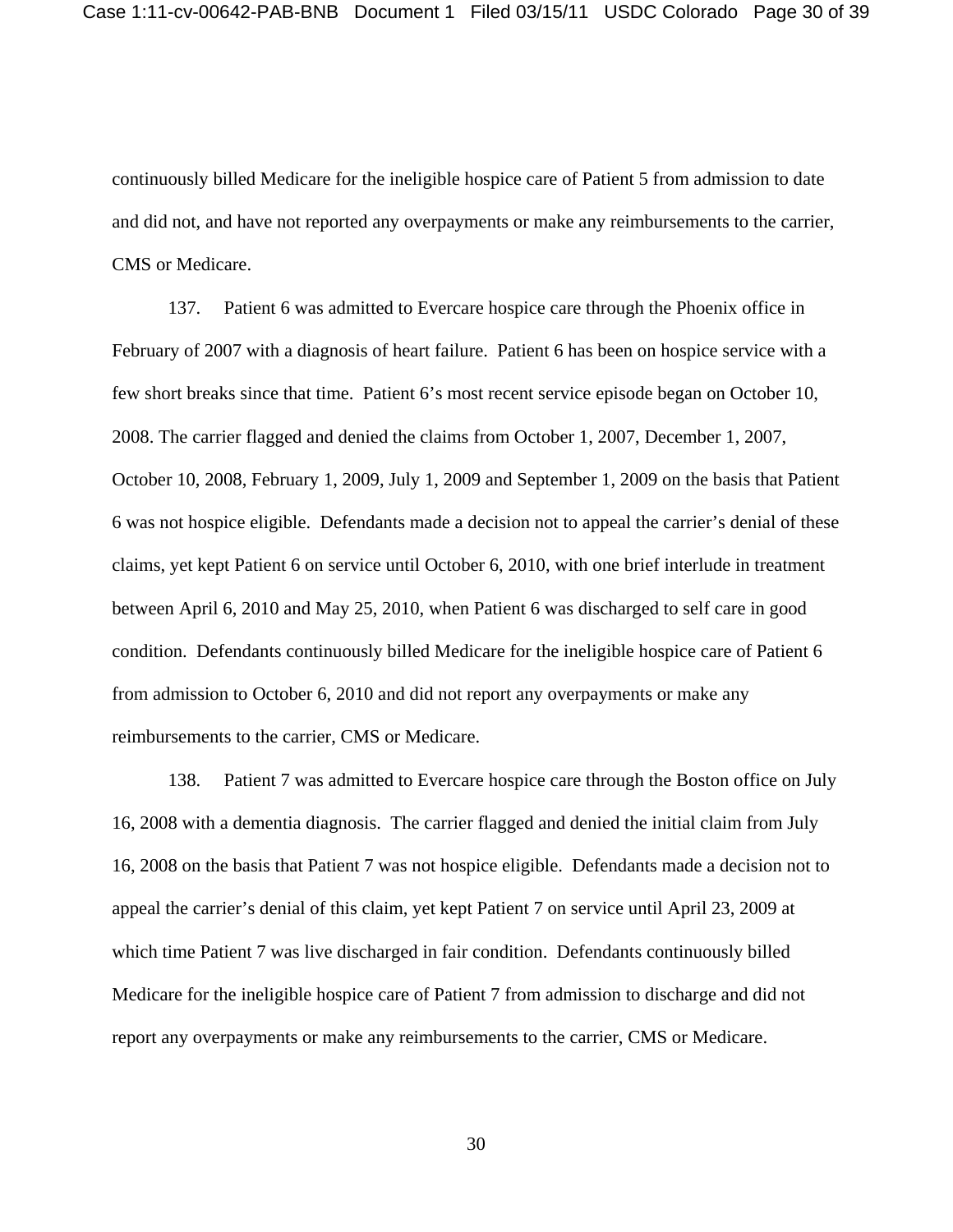139. Patient 8 was admitted to Evercare hospice care through the Phoenix office on November 15, 2006 with a dementia diagnosis. Patient 8 remained on Evercare hospice service until live discharged on July 16, 2010 in fair condition, with one break of six months after December of 2008. Patient 8 was readmitted to Evercare hospice care on September 23, 2010 with a dementia diagnosis and remains on service as of last report. The carrier flagged and denied the claims from December 1, 2007, January 1, 2008, February 1, 2008, March 1, 2008, April 1, 2008 and May 1, 2008 on the basis that Patient 8 was not hospice eligible. Defendants made a decision not to appeal the carrier's denial of these claims, yet kept Patient 8 on service as described above. Defendants continuously billed Medicare for the ineligible hospice care of Patient 8 while Patient 8 was on service and did not report any overpayments or make any reimbursements to the carrier, CMS or Medicare.

140. Patient 9 was admitted to Evercare hospice care through the Denver office on July 30, 2004 with a diagnosis of multiple sclerosis. Patient 9 remained on Evercare hospice service until she died on July 30, 2010, with one break in Evercare hospice service between July and October of 2008. The carrier flagged and denied the claims from January 1, 2008, February 1, 2008, March 1, 2008, April 1, 2008 and May 1, 2008 on the basis that Patient 9 was not hospice eligible. Defendants made a decision not to appeal the carrier's denial of these claims, yet kept Patient 9 on service as described above. Defendants continuously billed Medicare for the ineligible hospice care of Patient 9 while Patient 9 was on service and did not report any overpayments or make any reimbursements to the carrier, CMS or Medicare.

141. Patient 10 was admitted to Evercare hospice care through the Phoenix office on November 1, 2006 with a diagnosis of dementia. Patient 10 remained on Evercare hospice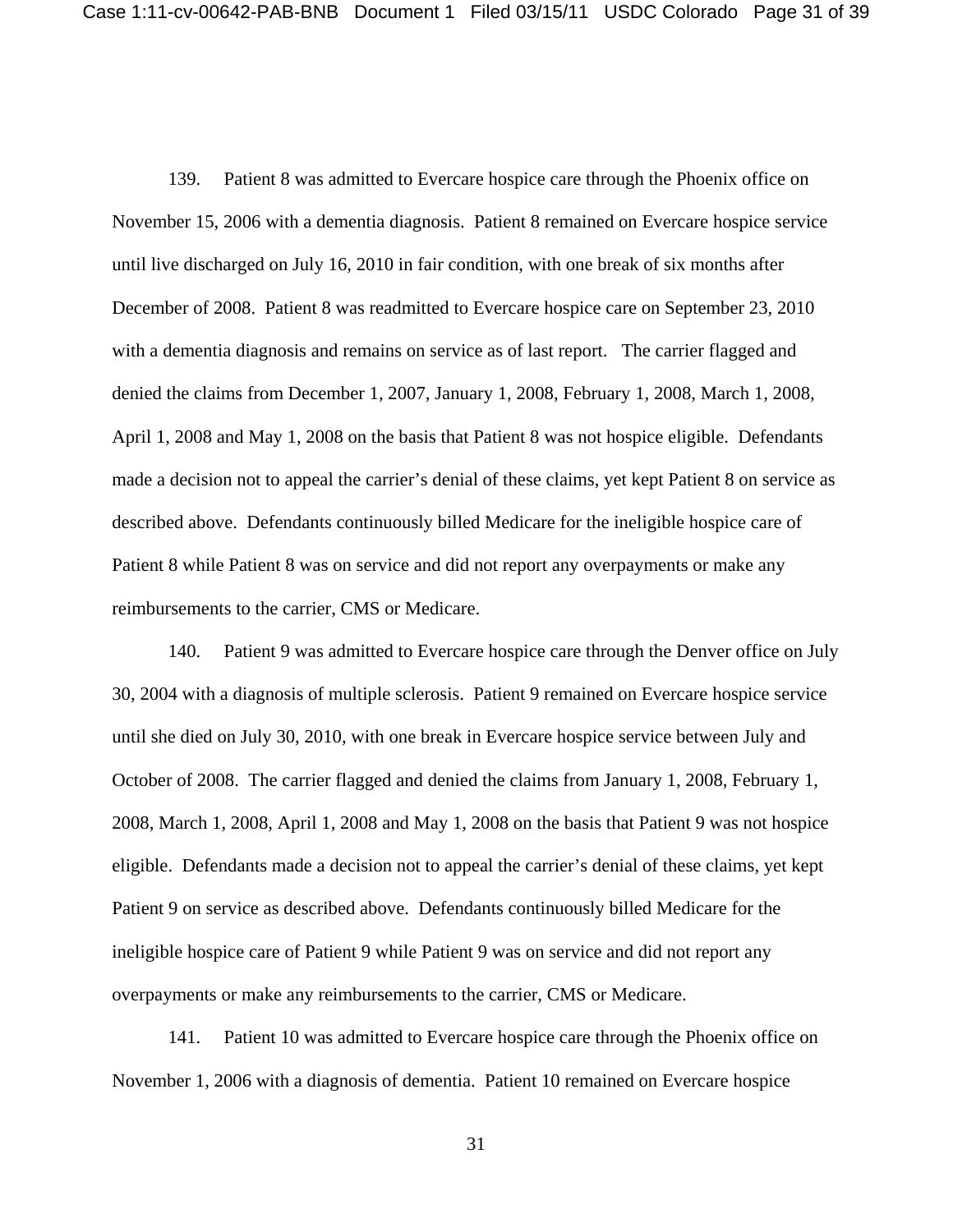service until she was discharged to self care in fair condition on February 10, 2010. The carrier flagged and denied the claims from December 1, 2007, January 1, 2008, February 1, 2008 and March 1, 2008 on the basis that Patient 10 was not hospice eligible. Defendants made a decision not to appeal the carrier's denial of these claims, yet kept Patient 10 on service as described above. Defendants continuously billed Medicare for the ineligible hospice care of Patient 10 while Patient 10 was on service and did not report any overpayments or make any reimbursements to the carrier, CMS or Medicare.

142. Patient 11 was admitted to Evercare hospice care through the Boston office on December 12, 2007 with a diagnosis of adult failure to thrive. Patient 11 remained on Evercare hospice service for 540 days until she was discharged to self care in fair condition on June 3, 2009. The carrier flagged and denied the claim from July 1, 2008 on the basis that Patient 11 was not hospice eligible. Defendants made a decision not to appeal the carrier's denial of these claims, yet kept Patient 11 on service as described above. Defendants continuously billed Medicare for the ineligible hospice care of Patient 11 while Patient 11 was on service and did not report any overpayments or make any reimbursements to the carrier, CMS or Medicare.

143. Patient 12 was admitted to Evercare hospice care through the Denver office on September 25, 2008 and remained on service at last report. Patient 12 was admitted with a diagnosis of late effects of a CVA. As of January 5, 2010 it was known that Patient 12 probably was not and never had been hospice eligible. Defendants had taken no action to live discharge Patient 12. Defendants continuously billed Medicare for the ineligible hospice care of Patient 12 from admission to date, at least 890 days, and did not, and have not reported any overpayments or make any reimbursements to the carrier, CMS or Medicare.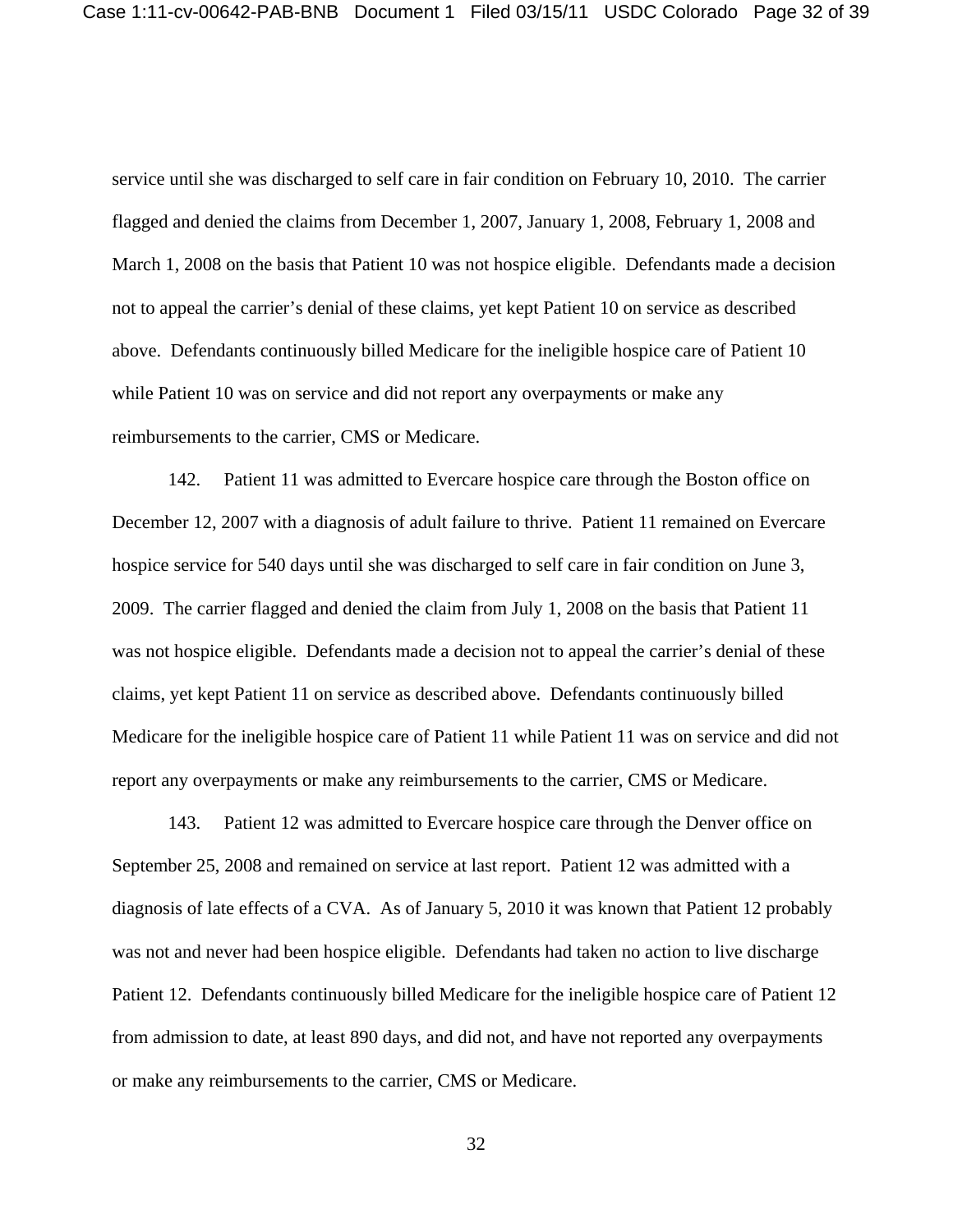144. Patient 13 was admitted to Evercare hospice care through the Boston office on March 28, 2007 with a dementia diagnosis. Patient 13 remained on Evercare hospice service for 659 days until she was discharged to self care in fair condition on January 14, 2009. The carrier flagged and denied the claim from June 1, 2008 on the basis that Patient 13 was not hospice eligible. Defendants made a decision not to appeal the carrier's denial of these claims, yet kept Patient 13 on service as described above. Defendants continuously billed Medicare for the ineligible hospice care of Patient 13 while Patient 13 was on service and did not report any overpayments or make any reimbursements to the carrier, CMS or Medicare.

145. Patient 14 was admitted to Evercare hospice care through the Denver office in August of 2008 and remained on service at last report. Patient 14 was admitted with a diagnosis of dementia. As of January 5, 2010 it was known that Patient 14 probably was not and never had been hospice eligible. Defendants had taken no action to live discharge Patient 14. Defendants continuously billed Medicare for the ineligible hospice care of Patient 14 from admission to date, approximately 920 days, and did not, and have not reported any overpayments or make any reimbursements to the carrier, CMS or Medicare.

146. Patient 15 was admitted to Evercare hospice care through the Boston office on May 1, 2008 with a dementia diagnosis. Patient 15 remained on Evercare hospice service for 540 days until she was discharged to self care in fair condition on October 22, 2009. The carrier flagged and denied the claim from July 1, 2009 on the basis that Patient 15 was not hospice eligible. Defendants made a decision not to appeal the carrier's denial of these claims, yet kept Patient 15 on service as described above. Defendants continuously billed Medicare for the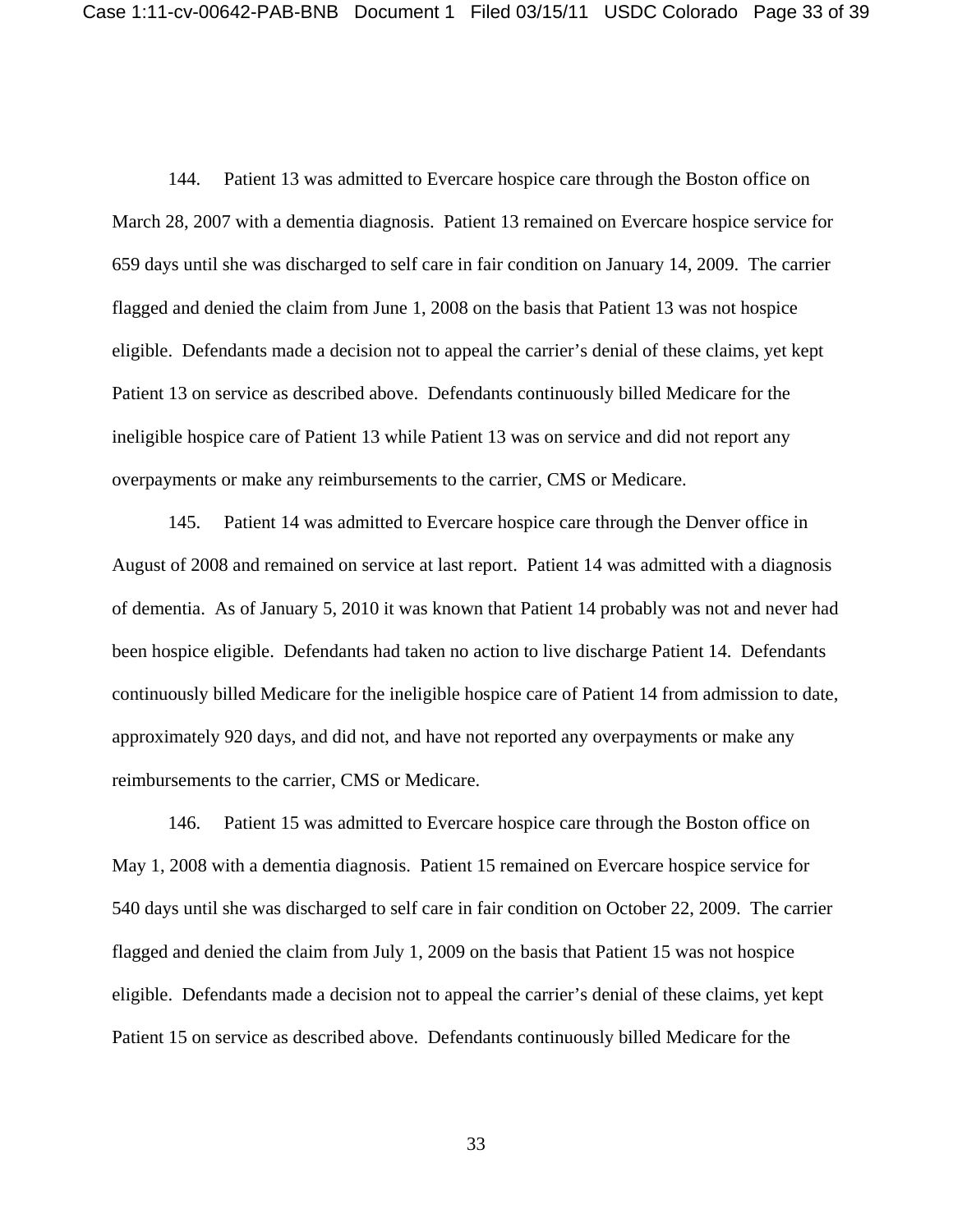ineligible hospice care of Patient 15 while Patient 15 was on service and did not report any overpayments or make any reimbursements to the carrier, CMS or Medicare.

147. Patient 16 was admitted to Evercare hospice care through the Denver office in June of 2008 and remained on service at last report. Patient 16 was admitted with a diagnosis of Alzheimer's. As of January 5, 2010 it was known that Patient 16 probably was not and never had been hospice eligible. Defendants had taken no action to live discharge Patient 16. Defendants continuously billed Medicare for the ineligible hospice care of Patient 16 from admission to date, approximately 980 days, and did not, and have not reported any overpayments or make any reimbursements to the carrier, CMS or Medicare.

148. Patient 17 was admitted to Evercare hospice care through the Boston office on September 12, 2008 with a dementia diagnosis. The carrier flagged and denied the claim from October 1, 2009 on the basis that Patient 17 was not hospice eligible. Defendants made a decision not to appeal the carrier's denial of this claim, yet kept Patient 17 on service until February 10, 2010 at which time Patient 17 was live discharged in fair condition. Defendants continuously billed Medicare for the ineligible hospice care of Patient 17 from admission to discharge and did not report any overpayments or make any reimbursements to the carrier, CMS or Medicare.

149. Patient 18 was admitted to Evercare hospice care through the Denver office on February 15, 2007 and was live discharged to self care on approximately November 25, 2010 in good or fair condition. Patient 18 had been admitted with a diagnosis of Alzheimer's. At the time of Patient 18's live discharge, it was determined that for the approximate 1,380 days Patient 18 had been on hospice service that Patient 18 probably had not been eligible. Defendants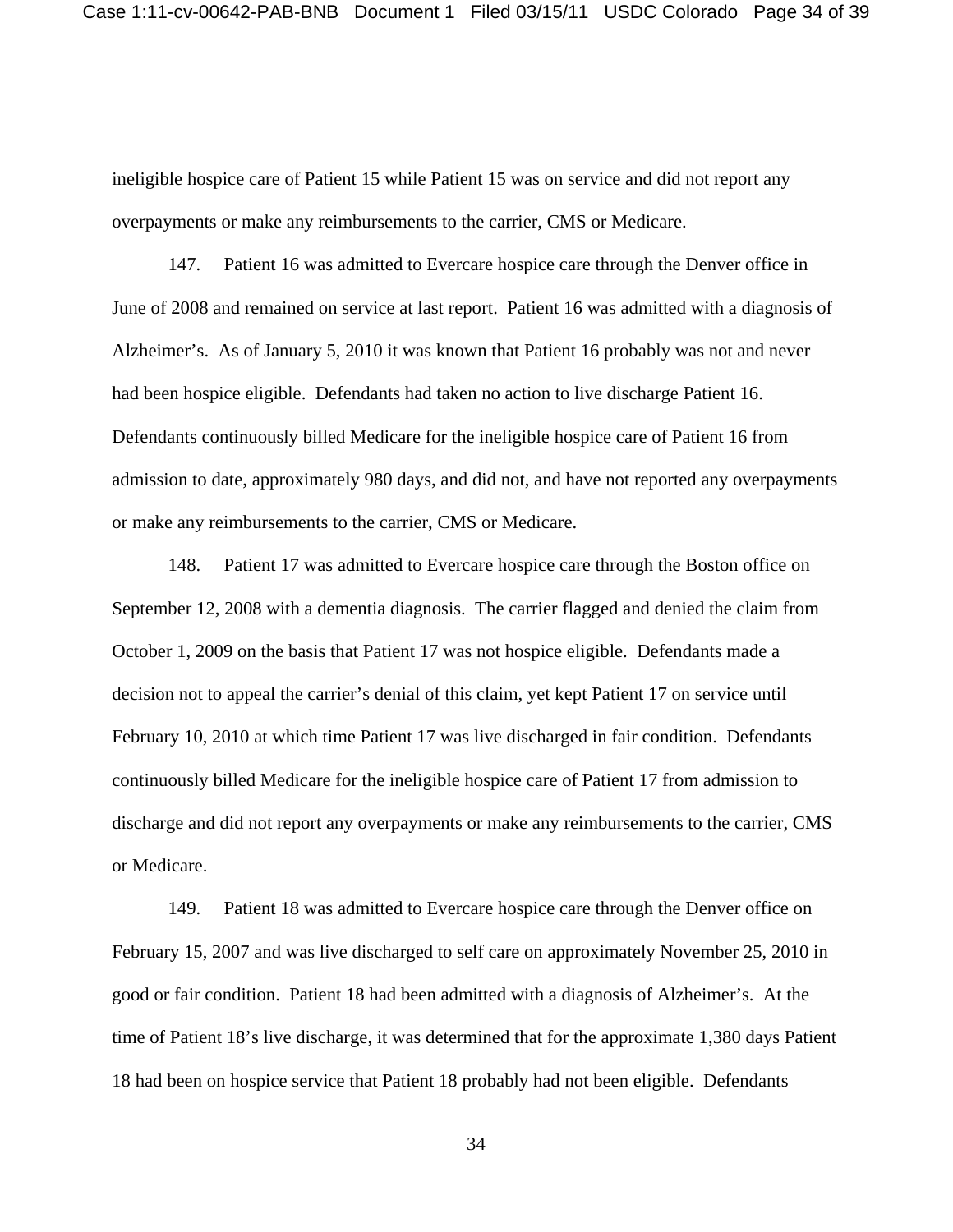continuously billed Medicare for the ineligible hospice care of Patient 18 from admission to discharge and did not report any overpayments or make any reimbursements to the carrier, CMS or Medicare.

150. Patient 19 was admitted to Evercare hospice care through the Colorado Springs office on August 15, 2006 with a diagnosis of congestive heart failure. Patient 19 was initially on Evercare hospice service from August 15, 2006 to November 17, 2008, or 824 days, then readmitted on August 10, 2009 and remains on service, for an additional 582 days. The carrier flagged and denied Patient 19's claims from February 1, 2008, March 1, 2008 and April 1, 2008 on the basis that Patient 19 was not hospice eligible. Defendants made a decision not to appeal the carrier's denial of these claims, yet kept Patient 19 on service as described above. Patient 19's chart evidences that Patient 19 was never eligible for hospice care. Defendants continuously billed Medicare for the ineligible hospice care of Patient 19 while Patient 19 was on service and did not report any overpayments or make any reimbursements to the carrier, CMS or Medicare.

151. Patient 20 was admitted to Evercare hospice care through the Denver office in February of 2008 and was live discharged to self care in October of 2010 in good or fair condition. Patient 20 had been admitted with a debility diagnosis. At the time of Patient 20's live discharge, it was determined that for the approximate 975 days Patient 20 had been on hospice service that Patient 20 probably had not been eligible. The carrier in the second quarter of 2010 denied a claim for Patient 20 on the basis she was not hospice eligible. At that time she received her first physician visit from Evercare. The defendants made a decision not to contest or appeal this denial of benefits, but kept Patient 20 on hospice service for at least an additional 120 days. Defendants continuously billed Medicare for the ineligible hospice care of Patient 20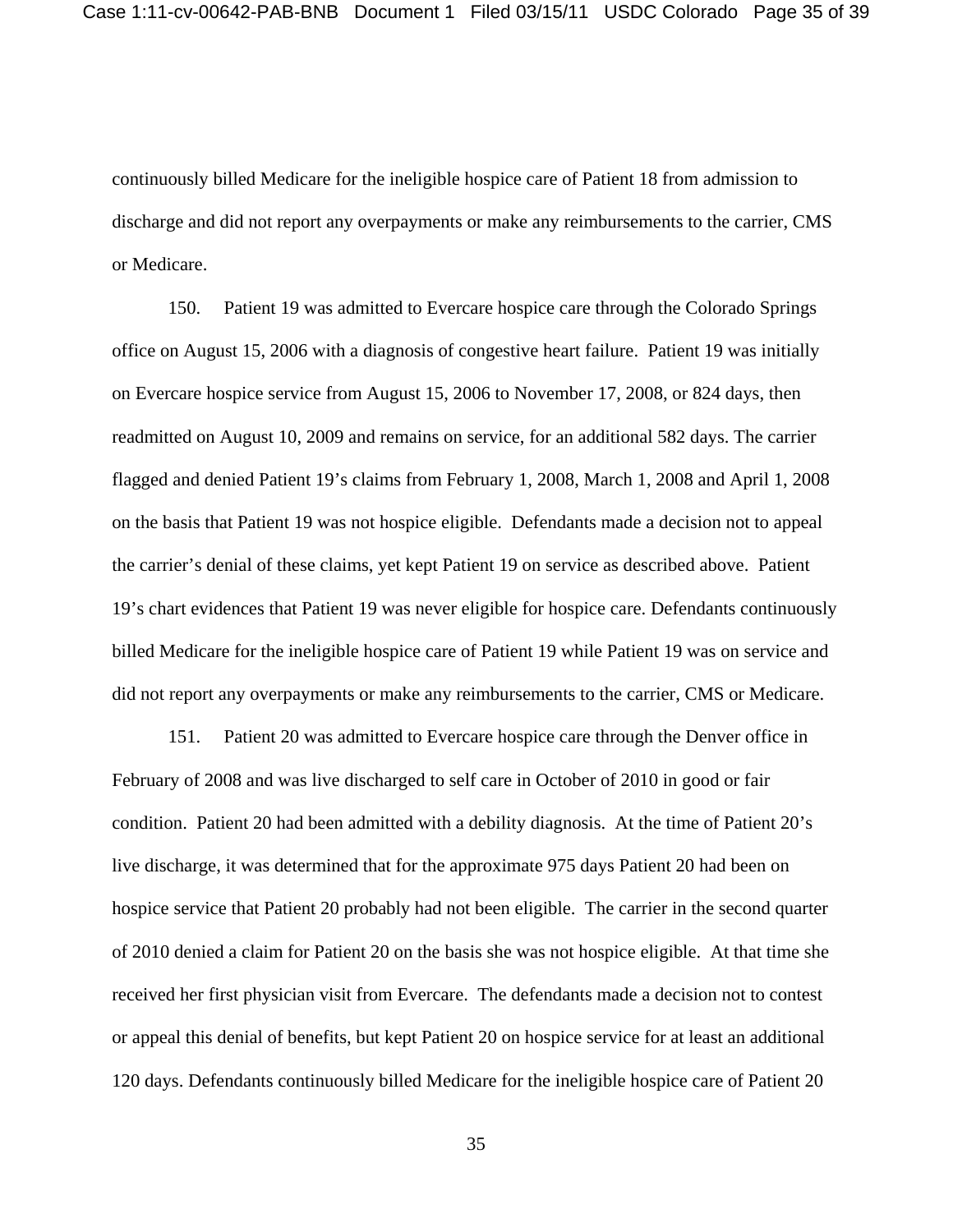from admission to discharge and did not report any overpayments or make any reimbursements to the carrier, CMS or Medicare.

152. Patient 21 was admitted to Evercare hospice care through the Cincinnati office on December 20, 2007 with a diagnosis of failure to thrive and was live discharged to self care on December 8, 2010 after the determination was made that Patient 21 was not eligible for hospice care. Patient 21's chart evidenced that Patient 21 had never been eligible for hospice care. Defendants continuously billed Medicare for the ineligible hospice care of Patient 21 from admission to discharge, a total of 1,082 days, and did not report any overpayments or make any reimbursements to the carrier, CMS or Medicare.

153. Additional examples of defendants billing and/or failing to reimburse Medicare for hospice services provided to ineligible patients will be demonstrated through discovery and at trial.

#### **VI. FIRST CLAIM FOR RELIEF – FCA LIABILITY**

154. The Relators incorporate by reference the prior allegations of this Complaint, as though more fully set forth herein.

155. On or about January 1, 2006 and continuing into the future, defendants "knowingly" presented or "knowingly" caused to be presented to an officer or employee of the United States Government false or fraudulent claims for payment or approval, in violation of 31 U.S.C. § 3729(a)(1), as amended October 27, 1986, and 31 U.S.C. § 3729(a)(1)(A), as amended May 20, 2009, with respect to bills submitted to Medicare for hospice services rendered at defendants' sites nationwide.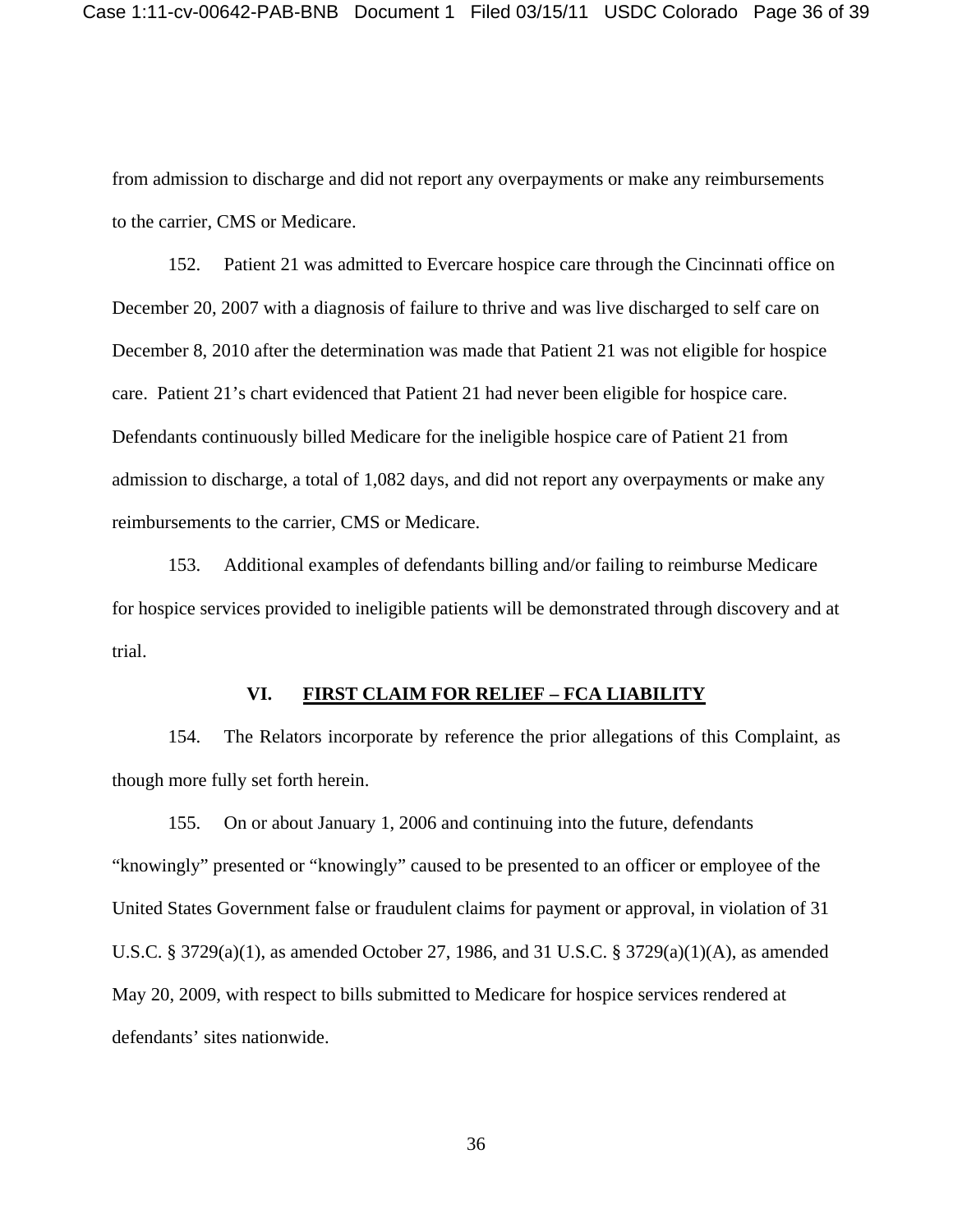156. On or about January 1, 2006 and continuing into the future, defendants "knowingly" made, used or "knowingly" caused to be made or used false records or statements to get false or fraudulent claims paid or approved by the Government, in violation of 31 U.S.C. § 3729(a)(2), as amended October 27, 1986, and 31 U.S.C. § 3729(a)(1)(B), as amended May 20, 2009, with respect to bills submitted to Medicare for hospice services rendered at defendants' sites nationwide.

157. On or about January 1, 2006 and continuing into the future, defendants conspired to commit the violations described above, in violation of 31 U.S.C. § 3729(a)(3), as amended October 27, 1986, and 31 U.S.C. § 3729(a)(1)(C), as amended May 20, 2009, with respect to bills submitted to Medicare for hospice services rendered at defendants' sites nationwide.

158. On or about January 1, 2006 and continuing into the future, defendants knowingly made, used, or caused to be made or used a false record or statement material to an obligation to pay or transmit money or property to the Government, or knowingly concealed or knowingly and improperly avoid or decrease an obligation to pay or transmit money or property to the Government, in violation of 31 U.S.C. § 3729(a)(7), as amended October 27, 1986, and 31 U.S.C. § 3729(a)(1)(G), as amended May 20, 2009.

159. The defendants' acts and omissions were material.

160. At all times material hereto, defendants acted by and through its officers, directors, employees and/or agents and is, therefore, vicariously responsible for the actions of said officers, directors, employees and/or agents.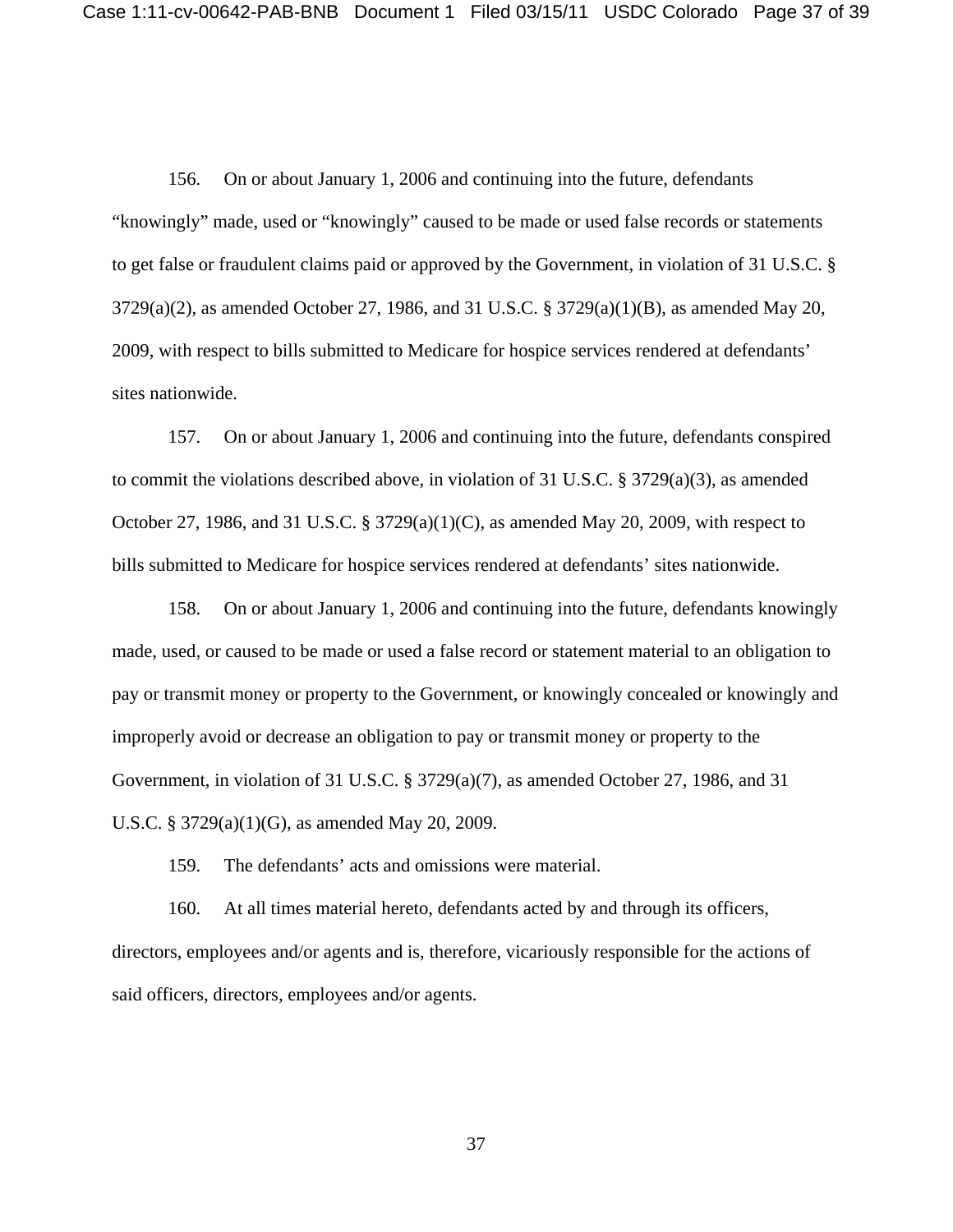161. As a direct and proximate result of the defendants' actions, the United States Government paid, approved or allowed false or fraudulent claims and did not received reimbursement.

162. Accordingly, the United States is entitled to judgment against the defendants for the full amount of the damages it has sustained because of the acts and omissions of the defendants, plus treble damages and penalties.

#### **XII. PRAYER FOR RELIEF**

WHEREFORE, the Relators, Terry Fowler and Lyssa Towl, on behalf of the United States, request (a) that the United States Government recover from the Defendants Evercare Hospice, Inc., Ovations, Inc., OptumHealth, LLC, United HealthCare Services, Inc. and/or United Health Group, Inc., jointly and severally, all sums which it improvidently paid to the defendants as a result of their actions, including interest thereon; (b) that the United States Government recover from the Defendants Evercare Hospice, Inc., Ovations, Inc., OptumHealth, LLC, United HealthCare Services, Inc. and/or United Health Group, Inc., jointly and severally, all sums which the defendants failed to reimburse to the United States Government, including interest thereon; (c) that the damages described in (a) and (b) be trebled as provided in 31 U.S.C. § 3729(a); (d) that a civil penalty of no less than \$5,500 and no more than \$11,000 be assessed against defendants, jointly and severally, for each false claim, record or statement submitted directly or indirectly to the Government; (e) that the Court award the Relators all amounts as are permitted under 31 U.S.C. § 3730(d), including an appropriate share of any sums recovered and benefits, obtained in this action, now or in the future, along with the Relators' reasonable